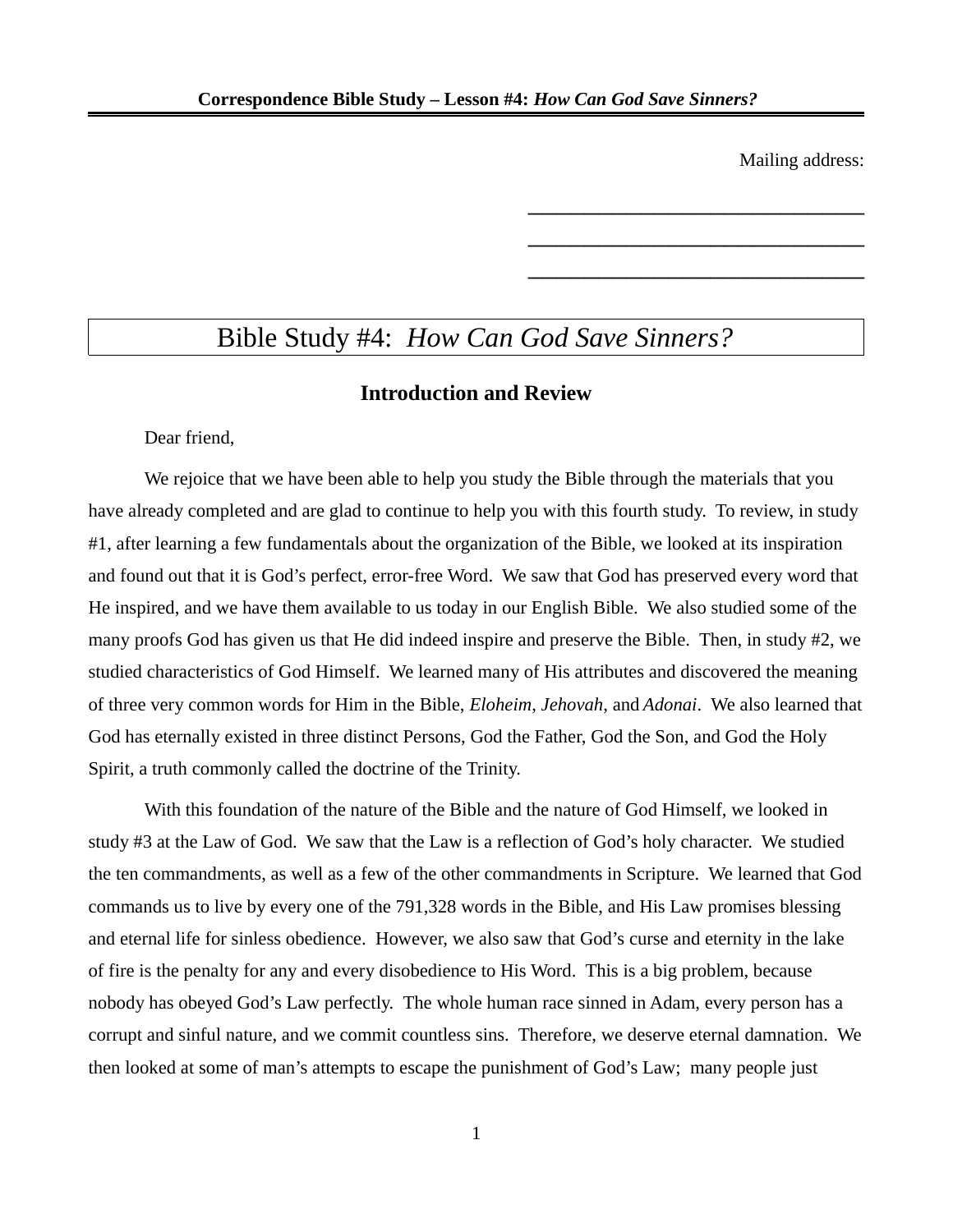ignore what God says, deny that they really are that bad, try to be very religious, or try to reform their lives. However, none of these things can take care of sin. This left us in a bad situation, for until one's sins are taken care of, it is impossible to truly please God at all. Everyone God does not view as sinlessly perfect is already under His wrath and is already condemned. We found out, though, that there is hope—God has made a way to save sinners! We will learn in this study just how He can do this.

With study #4 you have also received your completed version of study #3, which has been checked and graded. Please look over that study for corrections by your Bible teacher, especially on the quiz questions, and for comments, especially at the very end of the study. Also, please keep your completed studies available so that you can look back at them later. Remember that at the end of each of them you have some questions to answer so that we can see that you have understood the Biblical teaching, and some blank space upon which you can write down any questions that you have. Also, please use this space to provide us with the names and addresses of any friends or acquaintances of yours who would also be interested in studying the Bible, so that we can send these materials to them as well. Once again, this Bible course is provided to you courtesy of Headwaters Baptist Church, P.O. Box 1261, Shelburne, ON, L9V 3M2, (519) 943-2922, www.headwatersbaptistchurch.org, pastor@headwatersbaptistchurch.org. Please let us know if you would like a personal visit for Bible study, and feel free to visit us at 426132 25 Sideroad, Mono, Ontario for Sunday morning worship at 10:30 a.m., followed by a fellowship meal and Sunday afternoon worship at 1:00 p.m., or Wednesday prayer and Bible study at 7:00 p.m. Once again, we are overjoyed that we can assist you in studying the Bible.

### **God's Provision to Save Sinners: The Gospel**

Since God's Law demands perfect righteousness, and we are sinners, how can we have any hope of salvation? We are helpless and hopeless on our own; if God did not step in to save people, we would certainly perish forever in the lake of fire. However, God has made a way that sinners can be saved: the gospel of Jesus Christ. 1 Corinthians 15:1-4 reads, "Moreover, brethren, I declare unto you the  $\mu =$   $\mu$   $\mu$   $\mu$   $\mu$   $\mu$  which I preached unto you, which also ye have received, and wherein ye stand; 2 By which also  $\frac{m}{m}$   $\frac{m}{m}$   $\frac{m}{m}$   $\frac{m}{m}$   $\frac{m}{m}$   $\frac{m}{m}$ , if ye keep in memory what I preached unto you, unless ye have believed in vain. 3 For I delivered unto you first of all that which I also received, how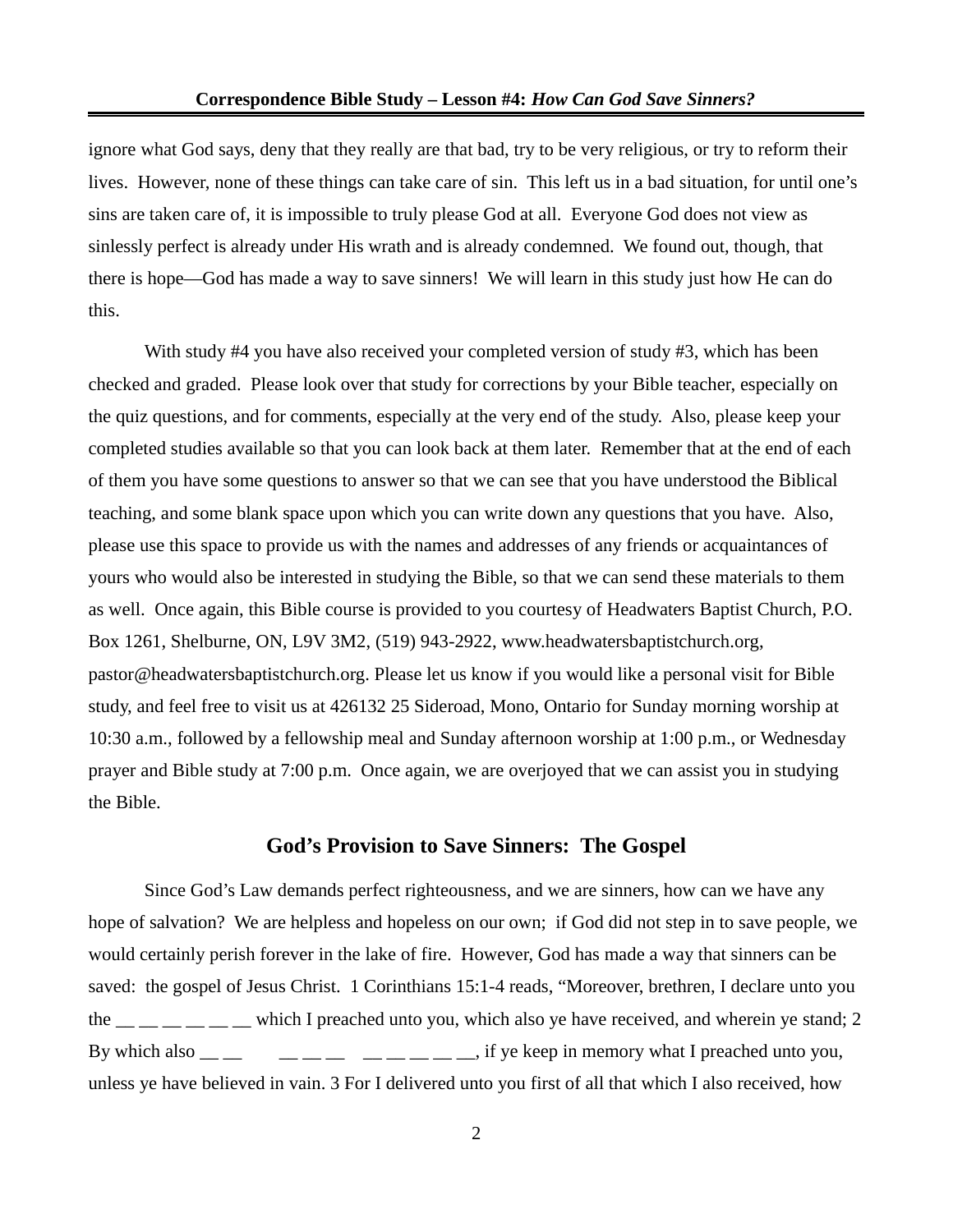that  $\frac{1}{1}$   $\frac{1}{1}$   $\frac{1}{1}$   $\frac{1}{1}$   $\frac{1}{1}$   $\frac{1}{1}$   $\frac{1}{1}$   $\frac{1}{1}$   $\frac{1}{1}$   $\frac{1}{1}$   $\frac{1}{1}$   $\frac{1}{1}$   $\frac{1}{1}$   $\frac{1}{1}$   $\frac{1}{1}$   $\frac{1}{1}$   $\frac{1}{1}$   $\frac{1}{1}$   $\frac{1}{1}$   $\frac{1}{1}$   $\frac{1}{1}$   $\frac{1}{$ 

 $\frac{1}{2}$   $\frac{1}{2}$   $\frac{1}{2}$   $\frac{1}{2}$   $\frac{1}{2}$   $\frac{1}{2}$   $\frac{1}{2}$   $\frac{1}{2}$   $\frac{1}{2}$   $\frac{1}{2}$   $\frac{1}{2}$   $\frac{1}{2}$   $\frac{1}{2}$   $\frac{1}{2}$   $\frac{1}{2}$   $\frac{1}{2}$   $\frac{1}{2}$   $\frac{1}{2}$   $\frac{1}{2}$   $\frac{1}{2}$   $\frac{1}{2}$   $\frac{1}{2}$ 

 $\frac{1}{1}$   $\frac{1}{1}$   $\frac{1}{1}$  the third day according to the scriptures." We can see by comparing verses 1 and 2 that it is the "gospel" (v. 1) by which we are "saved" (v. 2). The word "gospel" means "good news"—and certainly it is very good news that God has made a way for sinners to be saved! Verses 3 and 4 define the gospel: it is the good news that Christ died for our sins according to the scriptures, was buried, and rose again the third day. We will look at all of these parts of the gospel in this study. We will learn why Christ was the One who had to do all this to save us, what it means that He died for our sins, was buried, and rose again, in what sense this was "according to the scriptures," and how Christ's saving work results in the salvation of sinners. It is very important that we have a correct understanding of the gospel, for otherwise we just "believe in vain" (1 Corinthians 15:2), as some of those among the church in the city of Corinth, to whom the Apostle Paul wrote the letter of 1 Corinthians, had done. The people who denied the resurrection (1 Corinthians 15:12-19), for example, were lost in their sins, for they had a wrong view of the nature of the gospel. Furthermore, in Galatians 1:6-9 we are warned that false teachers and Satan seek to "pervert the gospel of Christ" (Galatians 1:7), and that those who "preach any other gospel" than the true one revealed in the Bible are "accursed" (Galatians 1:9). God has given us no other way to be saved than the gospel of Jesus Christ; if we do not "stand" pardoned by it, and have not "received" it (1 Corinthians 15:1), we will not be "saved" by it (1 Corinthians 15:2) but will certainly perish forever in our sins. Let us, then, carefully consider this glorious provision for salvation God has given us: the gospel!

## **The Person of the Gospel:**

### **"Christ" (1 Corinthians 15:3)**

In John 14:6, the Lord Jesus says, "I am the  $\_\_$   $\_\_$ , the  $\_\_$   $\_\_$   $\_\_$  and the  $\_\_$   $\_\_$  $\frac{1}{1-\frac{1}{1-\frac{1}{1-\frac{1}{1-\frac{1}{1-\frac{1}{1-\frac{1}{1-\frac{1}{1-\frac{1}{1-\frac{1}{1-\frac{1}{1-\frac{1}{1-\frac{1}{1-\frac{1}{1-\frac{1}{1-\frac{1}{1-\frac{1}{1-\frac{1}{1-\frac{1}{1-\frac{1}{1-\frac{1}{1-\frac{1}{1-\frac{1}{1-\frac{1}{1-\frac{1}{1-\frac{1}{1-\frac{1}{1-\frac{1}{1-\frac{1}{1-\frac{1}{1-\frac{1}{1-\frac{1}{1-\frac{1}{1-\frac{1}{1-\frac{1}{1-\frac{1}{1-\frac{1$ How important it is, then, that we know who He is, and what He did so we could be saved! We learned in Bible study #2 that He is God the Son, constituting the one true God with God the Father and God the Holy Spirit (1 John 5:7; Matthew 28:19). In 1 Peter 1:20, God's Son "was foreordained  $\_\_$  $\frac{1}{1}$   $\frac{1}{1}$  the foundation of the  $\frac{1}{1}$   $\frac{1}{1}$   $\frac{1}{1}$   $\frac{1}{1}$  but was manifest in these last times for you." God established the plan of salvation through His Son even before He created the world. In fact, the Father,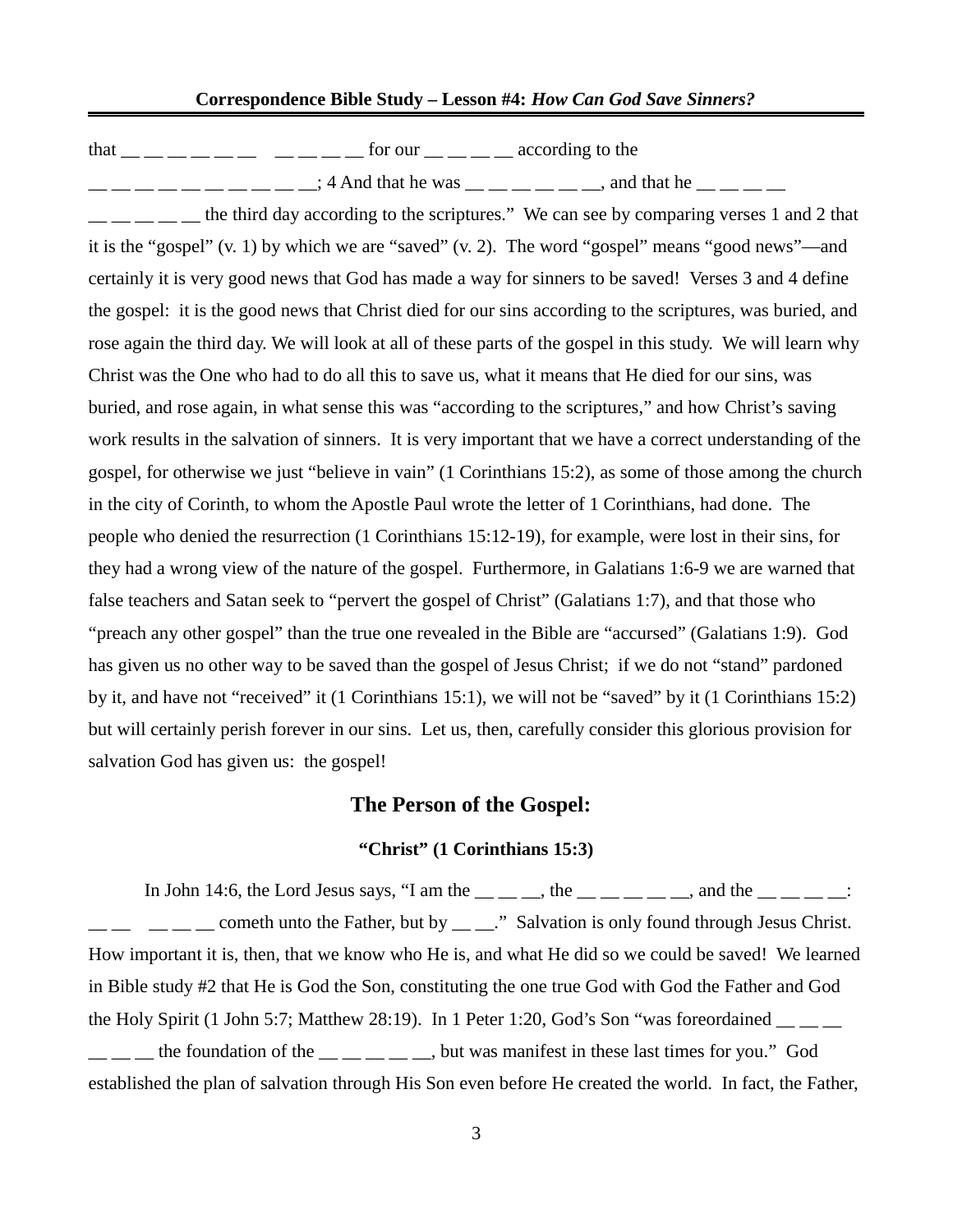foreknowing all things, out of His boundless love, gave all those who would be saved to His Son as a gift (John 17:2, 6, 24; Ephesians 1:4-5) even before He created them or the world! God's people can say "The LORD hath appeared  $\_\_\_\_\_\_\_\_\_\$ unto me, saying, Yea, I have  $\_\_\_\_\_\_\_\_\_\_\_\_\_\_\$ thee with an  $\frac{m}{m}$   $\frac{m}{m}$   $\frac{m}{m}$   $\frac{m}{m}$   $\frac{m}{m}$   $\frac{m}{m}$  love: therefore with lovingkindness have I drawn thee" (Jeremiah 31:3). The Son of God, speaking of His eternal relationship with the Father, says, "Then I was by him, *as* one brought up *with him*: and I was daily *his* delight, rejoicing always before him; Rejoicing in the habitable part of his earth; and my delights *were* with the sons of men" (Proverbs 8:30-31). As the Son has from eternity been the boundless delight of the Father, so He has eternally rejoiced in the salvation of those the Father gave Him. Having had in His heart from eternity past the plan to save men, the Son appeared to His people in various ways in the Old Testament. John 1:18 states "No man hath  $\frac{1}{\sqrt{2}}$ \_\_ God [the Father] at any time; the only begotten \_\_ \_\_ \_\_, which is in the bosom of the Father, he hath  $\Box$  \_ \_ \_ \_ \_ \_ him." Throughout the Old Testament, people saw God the Son and learned of the Father through Him. Jacob said, "I have seen God face to face, and my life is preserved" (Genesis 32:30). The leaders of the nation of Israel "saw the God of Israel" (Exodus 24:10), Joshua saw Him (Joshua 5:13-6:2), and when he did, he "fell on his face to the earth, and did worship, and said unto him, What saith my lord unto his servant?" (Joshua 5:14). When Isaiah saw God's Son (compare John 12:36-41; Isaiah 6:9-10; 6:1-8), he said "Woe is me! For I am undone; because I am a man of unclean lips, and I dwell in the midst of a people of unclean lips: for mine eyes have seen the King, the LORD of hosts" (Isaiah 6:5).

Finally, "when the  $\frac{1}{\sqrt{2}}$   $\frac{1}{\sqrt{2}}$   $\frac{1}{\sqrt{2}}$  of the time was come, God  $\frac{1}{\sqrt{2}}$   $\frac{1}{\sqrt{2}}$  forth his Son, made of a woman, made under the law, to  $\frac{1}{2}$   $\frac{1}{2}$   $\frac{1}{2}$   $\frac{1}{2}$  them that were under the law, that we might receive the adoption of sons" (Galatians 4:4-5). The Bible had predicted that "a  $\frac{1}{\sqrt{2}}$   $\frac{1}{\sqrt{2}}$ \_\_ shall be with child, and shall bring forth a \_\_ \_\_ \_\_, and they shall call his name Emmanuel, which being interpreted is,  $\_\_\_\_$  with  $\_\_\_$ " (Matthew 1:23; cf. Isaiah 7:14). The eternal Son now took to Himself a human nature, so that, although still one Person, He now had two natures, His Divine nature and a human nature. He who had always been (and continued to be) 100% God became also 100% Man! (1 Timothy 3:16; Philippians 2:5-11). The Son was conceived through the working of the Holy Spirit (Luke 1:35) in the womb of a virgin named Mary, who was engaged to a man named Joseph. God revealed His plan to use Mary to bring the Savior into the world to the couple (you can read the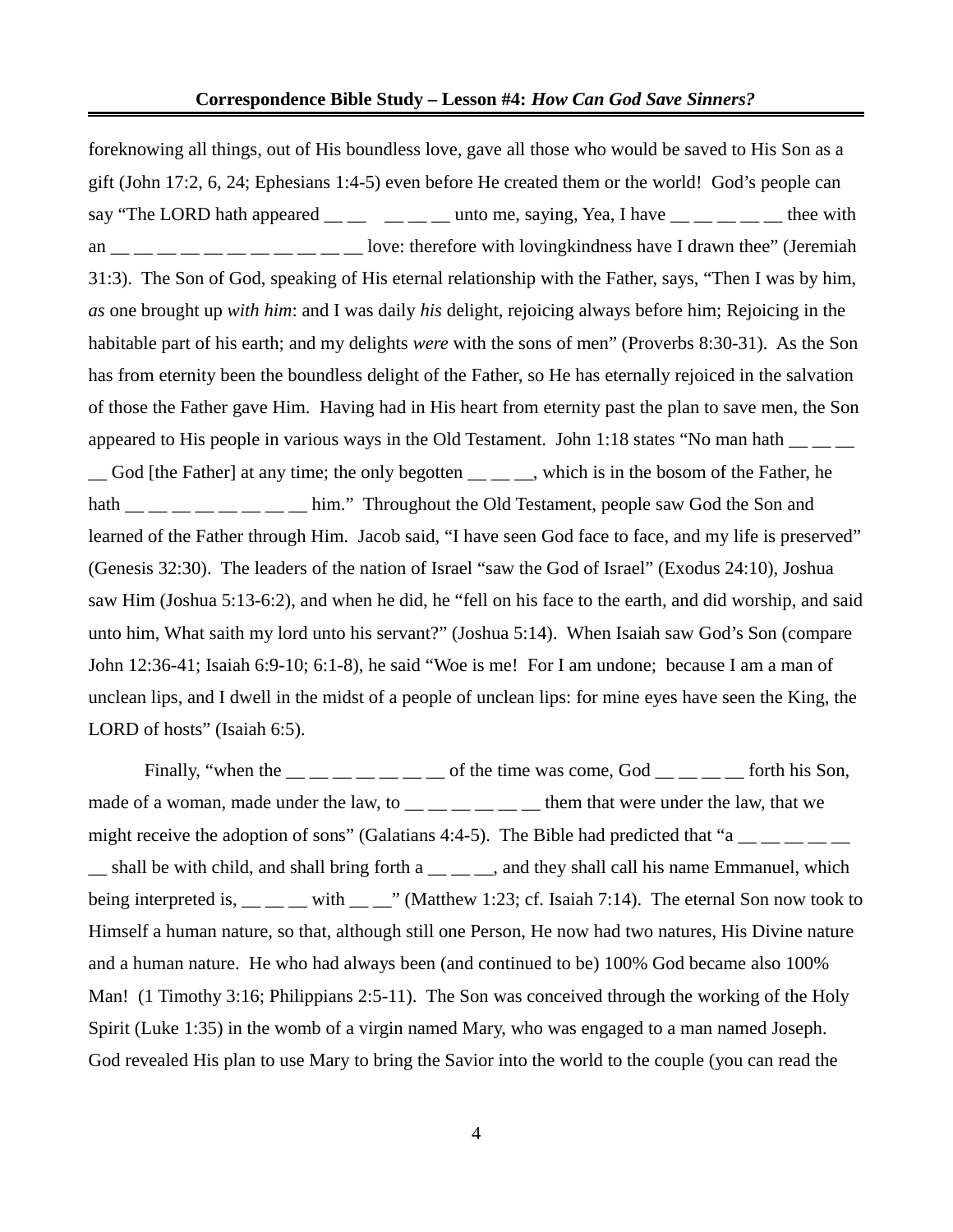whole story in Luke 1:26-2:52), and she eventually gave birth to Him. Jesus' virgin birth made Him free from the effects of Adam's sin and of the sin nature, so that He was perfectly sinless. Joseph and Mary raised Him, and as perfect Man, "Jesus increased in wisdom and stature, and in favour with God and man" (Luke 2:52). During His entire life, He "did  $\_\_$   $\_\_$   $\_\_$  neither was guile found in his mouth" (1 Peter 2:22). He alone, of all men, perfectly fulfilled the Law of God. He alone was therefore worthy of the reward the Law promised for sinless obedience. He was then betrayed by one of His twelve apostles, Judas, who plotted against Him with the Jewish religious leaders. They delivered Him to die at the hands of the Roman government on a cross. (You can read all about this in Matthew chapters 26-27, or John chapters 13-19.) On the cross, the Father laid the sins of the world on His Son, who suffered and died to pay the penalty for the sins of mankind. Christ "bare our  $\frac{1}{\sqrt{2}}$ \_\_ in his own body on the tree [cross]" (1 Peter 2:24). He was then buried in a tomb; but three days later, the tomb was empty, for He had risen from the grave! (See Matthew chapter 28, or John chapters 20-21. We will look at the significance of His death and resurrection in more detail later.) The Lord Jesus then "shewed [showed] himself \_\_ \_ \_ \_ \_ after his passion [suffering and death] by many infallible proofs, being seen [by His disciples for] forty days, and speaking of the things pertaining to the kingdom of God" (Acts 1:3). After the end of those forty days, He said to His disciples:

"But ye shall receive power, after that the Holy Ghost is come upon you [which happened ten days later, as described in Acts 2]: and ye shall be  $\_\_\_\_\_\_\_\_ \_\_ \_\_ \_ \_ \_$  unto me both in Jerusalem, and in all Judaea, and in Samaria, and unto the  $\frac{1}{1}$   $\frac{1}{1}$   $\frac{1}{1}$   $\frac{1}{1}$   $\frac{1}{1}$  $\frac{1}{1}$  \_ \_ \_ \_ of the earth. And when he had spoken these things, while they beheld, he was  $\frac{1}{1-\frac{1}{1-\frac{1}{1-\frac{1}{1-\frac{1}{1-\frac{1}{1-\frac{1}{1-\frac{1}{1-\frac{1}{1-\frac{1}{1-\frac{1}{1-\frac{1}{1-\frac{1}{1-\frac{1}{1-\frac{1}{1-\frac{1}{1-\frac{1}{1-\frac{1}{1-\frac{1}{1-\frac{1}{1-\frac{1}{1-\frac{1}{1-\frac{1}{1-\frac{1}{1-\frac{1}{1-\frac{1}{1-\frac{1}{1-\frac{1}{1-\frac{1}{1-\frac{1}{1-\frac{1}{1-\frac{1}{1-\frac{1}{1-\frac{1}{1-\frac{1}{1-\frac{1}{1-\frac{1$ stedfastly toward  $\frac{m}{m}$   $\frac{m}{m}$   $\frac{m}{m}$  as he went up, behold, two men [angels who appeared as men] stood by them in white apparel; Which also said, Ye men of Galilee, why stand ye gazing up into heaven? this same Jesus, which is  $\frac{1}{2}$   $\frac{1}{2}$   $\frac{1}{2}$   $\frac{1}{2}$   $\frac{1}{2}$  from you  $\frac{1}{2}$   $\frac{1}{2}$   $\frac{1}{2}$  heaven, shall so come in like manner as ye have seen him go into heaven" (Acts 1:8-11).

After "the Lord had spoken unto them, he was received up into heaven, and \_\_ \_\_ \_ on the  $\frac{1}{1}$   $\frac{1}{1}$   $\frac{1}{1}$   $\frac{1}{1}$   $\frac{1}{1}$   $\frac{1}{1}$  of God" (Mark 16:19), receiving the highest honor and exaltation. He will return from heaven in the future to set up His kingdom upon the earth, reward His people and destroy His enemies, and reign for a thousand years. Then, after the final judgment, He will dwell with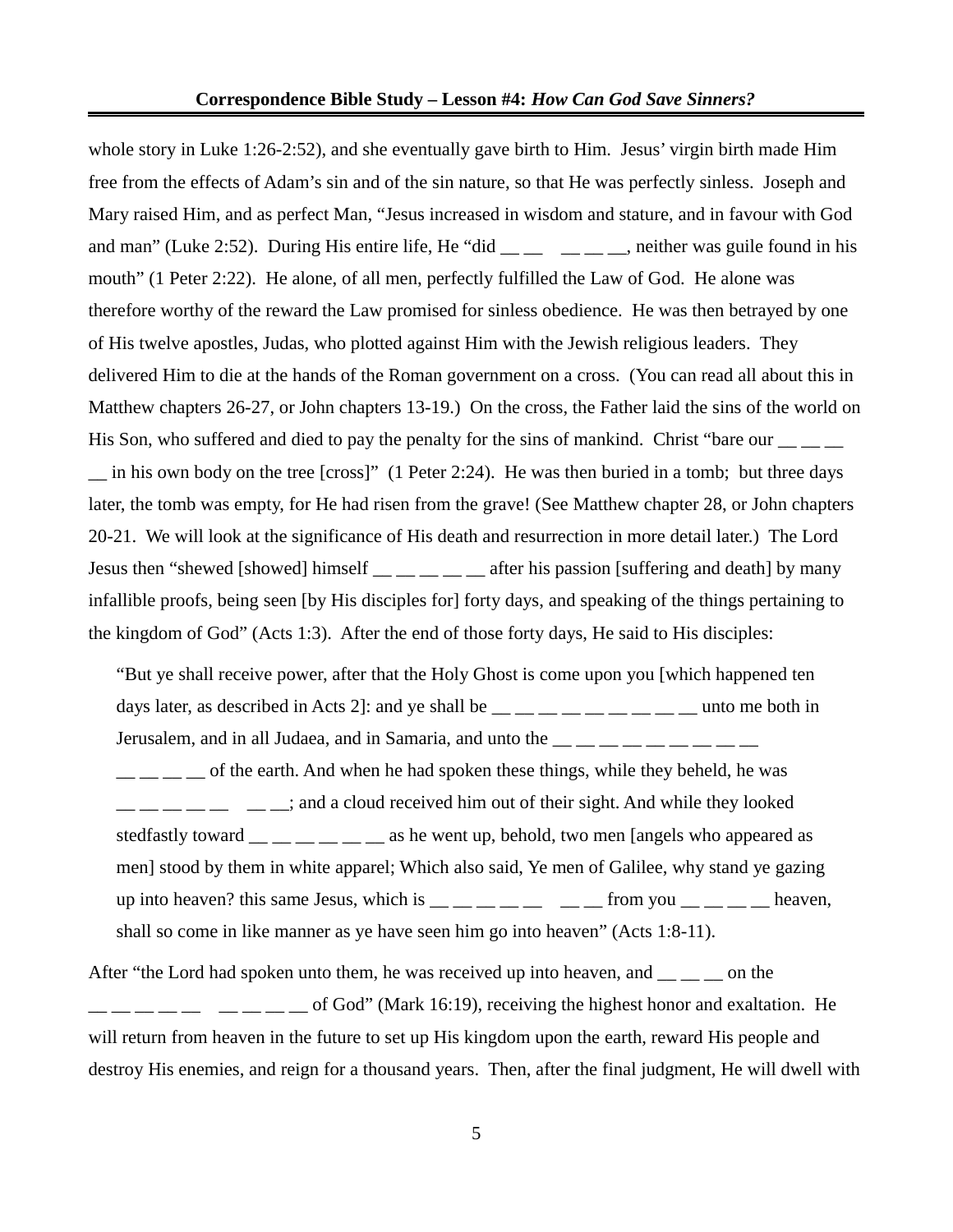His people in the "heavenly Jerusalem" (Hebrews 12:22) forever, while He will condemn the unrighteous to the lake of fire forever. (See Revelation chapters 20-22 for all of this). This is He who "the Father sent . . . *to be* the Saviour of the world" (1 John 4:14)!

This great Redeemer has a number of names and offices that we will now look at. Our examination will by no means exhaust the titles given Him in Scripture, but these are some of the most central:

- *Jesus.* "And she shall bring forth a son, and thou shalt call his name  $\frac{1}{1}$   $\frac{1}{1}$   $\frac{1}{1}$  for he shall save his people from their sins" (Matthew 1:21). This name means "Jehovah-Savior" or "Jehovah is salvation." We must know this "Jesus," for "neither is there  $\frac{1}{\sqrt{2}}$   $\frac{1}{\sqrt{2}}$   $\frac{1}{\sqrt{2}}$   $\frac{1}{\sqrt{2}}$  $\frac{1}{\sqrt{2}}$  in any other: for there is  $\frac{1}{\sqrt{2}}$  other name under heaven given among men, whereby we must be saved" (Acts 4:12).
- *Christ*. John 20:31 reads, "But these are written, that ye might believe that Jesus is the  $\frac{1}{1}$   $\frac{1}{1}$   $\frac{1}{1}$   $\frac{1}{1}$   $\frac{1}{1}$   $\frac{1}{1}$   $\frac{1}{1}$   $\frac{1}{1}$   $\frac{1}{1}$   $\frac{1}{1}$   $\frac{1}{1}$   $\frac{1}{1}$   $\frac{1}{1}$   $\frac{1}{1}$   $\frac{1}{1}$   $\frac{1}{1}$   $\frac{1}{1}$   $\frac{1}{1}$   $\frac{1}{1}$   $\frac{1}{1}$   $\frac{1}{1}$   $\frac{1}{1}$  name." *Christ* is the Greek word with the same meaning as the Hebrew *Messiah* (Daniel 9:25- 26; John 1:41). Both titles mean "Anointed One," and designate the Ruler whom God would send to save and rule over the world, as predicted throughout the Old Testament.
- *Lord.* Acts 10:36 tells us that "Jesus Christ . . . is  $\frac{1}{\sqrt{2}}$  of all." A believer will call Jesus, as the apostle Thomas did, "My \_\_ \_\_ \_\_ and my God" (John 20:28). Because "God also hath highly exalted him, and given him a name which is above every name," one day soon "at the name of \_\_ \_\_ \_\_ \_\_ \_\_ every knee [will] bow, of *things* in heaven, and *things* in earth, and *things* under the earth; 11 And [then] every tongue [will] confess that Jesus Christ *is* \_\_ \_\_ \_\_, to the glory of God the Father" (Philippians 2:9-11). The Greek word *Lord* translates the Old Testament name for God, *Jehovah* (compare Matthew 22:44 + Psalm 110:1; Romans 10:13 + Joel 2:32, Hebrews 1:8-12 + Psalm 45:6-7; 102:12, 25-27). Christ is Lord because He is Jehovah, "God manifest in the flesh" (1 Timothy 3:16). He is also Lord because He is the absolute Master and King over everyone and everything. People who belong to Him submit to Him as their Ruler today, and those who will not surrender to His Lordship will face His everlasting and all-powerful wrath.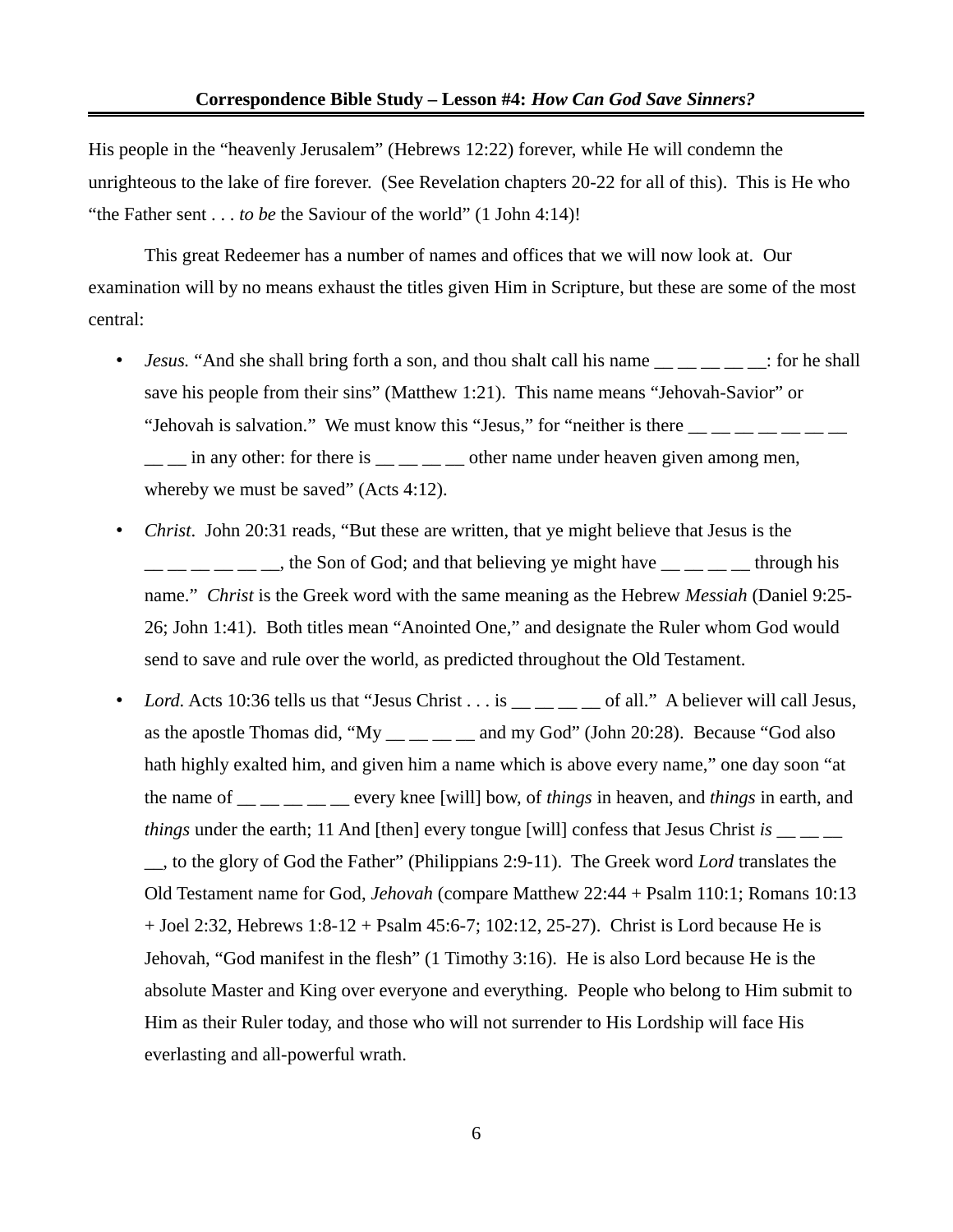- *Savior.* Titus 2:13-14 reads, "Looking for that blessed hope, and the glorious appearing of the great God and our  $\frac{1}{\sqrt{2}}$   $\frac{1}{\sqrt{2}}$   $\frac{1}{\sqrt{2}}$  Jesus Christ; Who  $\frac{1}{\sqrt{2}}$   $\frac{1}{\sqrt{2}}$   $\frac{1}{\sqrt{2}}$   $\frac{1}{\sqrt{2}}$   $\frac{1}{\sqrt{2}}$   $\frac{1}{\sqrt{2}}$   $\frac{1}{\sqrt{2}}$   $\frac{1}{\sqrt{2}}$   $\frac{1}{\sqrt{2}}$   $\frac{1}{\sqrt{2}}$   $\frac{1}{\sqrt{2}}$   $\frac$ for us, that he might  $\qquad \qquad$  us from all iniquity, and  $\qquad \qquad$  unto himself a peculiar people, zealous of good works." Jesus Christ is the Savior because His death saves believers from their sin. He saves them from sin's *penalty*, eternal damnation. He saves them from sin's *power*, enabling them to know and live for God even in this life. He also saves them from sin's *presence*, for, made holy, they will dwell with Him forever, sin having been removed from the world (John 14:1-6).
- *Mediator.* "For *there is* one God, and one  $\frac{m}{m}$  \_\_ \_ \_ \_ \_ \_ \_ between God and men, the man Christ Jesus" (1 Timothy 2:5). The Lord Jesus is the Mediator between believers and God the Father. Since Christ is God the Son, His obedience and sufferings to reconcile humanity to God possess infinite worth. He has all power and knowledge to direct the work the Father has given Him to do. His mediation is also perfectly acceptable and immeasurably pleasing to the Father (Matthew 17:5; John 8:29). Since Christ is perfect Man, He can identify with, represent, and redeem the race by His substitutionary death, satisfying the penalty required by justice against fallen men (Hebrews 9:15). He is the perfect and absolutely sufficient go-between to bring people to God. "He is able also to  $\_\_\_\_\_\_\_\$ them to the  $\_\_\_\_\_\_\_\_\_\_\_\_\_\_\_\_\_$ come unto God by him, seeing he ever liveth to make  $\frac{1}{1}$   $\frac{1}{1}$   $\frac{1}{1}$   $\frac{1}{1}$   $\frac{1}{1}$   $\frac{1}{1}$   $\frac{1}{1}$   $\frac{1}{1}$   $\frac{1}{1}$   $\frac{1}{1}$   $\frac{1}{1}$   $\frac{1}{1}$   $\frac{1}{1}$   $\frac{1}{1}$   $\frac{1}{1}$   $\frac{1}{1}$   $\frac{1}{1}$ them" (Hebrews 7:25). Because of the perfection of His mediation, the Lord Jesus is the only mediator (1 Timothy 2:5); no other person, such as a human priest, a saint, or Mary, and no religious organization (even ones found in the Bible like the church) can serve as mediator. Jesus Christ is the only way to the Father. He said, "I am the way, the truth, and the life no man cometh unto the Father, but by me" (John 14:6). Three aspects of Christ's office of Mediator are emphasized in His titles of Prophet, Priest, and King.
- *Prophet*. The Old Testament predicted that God would "raise up a \_\_ \_ \_ \_ \_ \_ \_ \_ from among [Israel] . . . and [would] put [His] words in his mouth; and he [would] speak unto them all that [God] would command him" (Deuteronomy 18:17-18). Christ was the Prophet predicted (Acts 3:22-23), as He Himself claimed (Mark 6:4; Luke 4:24; John 4:44) and those who heard Him recognized (Luke 7:16; 24:19; John 4:19; 7:40). As Prophet, Christ revealed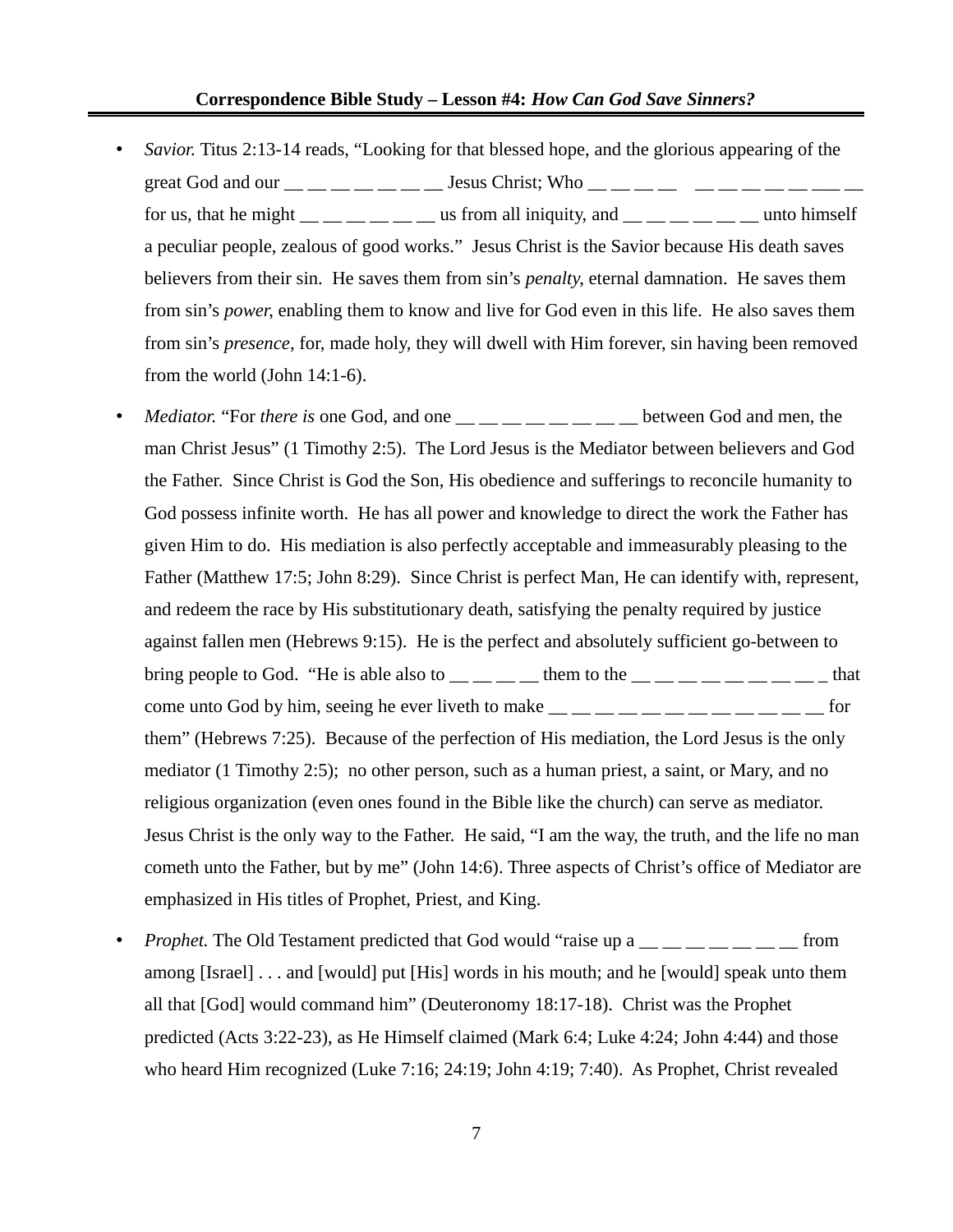God to man as no one had done before Him. As "he whom God hath sent," He "speaketh the words of God: for God giveth not the Spirit by measure *unto him*" (John 3:34).

• Priest. Hebrews 7:26-27 reads, "For such an \_\_ \_ \_ \_ \_ \_ \_ \_ \_ \_ \_ \_ became us, *who is* holy, harmless, undefiled, separate from sinners, and made higher than the heavens; Who needeth not daily, as those high priests, to offer up  $\frac{m}{m}$   $\frac{m}{m}$   $\frac{m}{m}$   $\frac{m}{m}$ , first for his own sins, and then for the people's: for this he did once, when he  $\frac{1}{1}$   $\frac{1}{1}$   $\frac{1}{1}$   $\frac{1}{1}$   $\frac{1}{1}$   $\frac{1}{1}$   $\frac{1}{1}$   $\frac{1}{1}$   $\frac{1}{1}$   $\frac{1}{1}$   $\frac{1}{1}$   $\frac{1}{1}$   $\frac{1}{1}$   $\frac{1}{1}$   $\frac{1}{1}$   $\frac{1}{1}$ 

." Jesus Christ is the great High Priest (head priest) for all His people. Since "every". high priest taken from among men is ordained for men in things *pertaining* to God, that he may offer both gifts and sacrifices for sins" (Hebrews 5:1), the fundamental role of the priest is to reconcile men to God through the offering of sacrifices. God's law states that sins are "purged with blood; and without  $\qquad \qquad \qquad \qquad \qquad \qquad \qquad \qquad$  of  $\qquad \qquad \qquad \qquad \qquad$  is no remission" (Hebrews 9:22), and "the wages of sin is death" (Romans 6:23). Therefore, Jesus Christ needed to die and shed His precious blood to satisfy the law of God, or mankind could never be restored to fellowship with God. Therefore "by means of [His] death, for the redemption of the transgressions" and "by his own blood he . . . obtained eternal redemption *for us*" (Hebrews 9:15, 12). Jesus Christ, to be His people's High Priest, was "in  $\_\_\_\_\_$  things . . . made  $\_\_\_\_\$ \_\_ \_\_ unto *his* brethren, that he might be a merciful and faithful high priest in things *pertaining* to God, to make reconciliation for the sins of the people" (Hebrews 2:17). He became 100% Man so that He could perfectly represent His chosen ones before God. All the priests and sacrifices in the Old Testament foreshadowed Christ and His great priesthood and sacrifice. Because the Lord Jesus has now come, a special human priesthood has been abolished; there is no special group of believers, or religious ministers, who are in a special sense priests to God, or who offer further sacrifices to bring sinners back to Him. The Lord Jesus' one sacrifice on the cross does it all. Hebrews 9:24-28 reads, "For Christ is not entered into the holy places made with hands, *which are* the figures of the true; but into heaven itself, now to appear in the presence of God for us:  $\frac{1}{\sqrt{2}}$  yet that he should offer himself  $\frac{1}{\sqrt{2}}$   $\frac{1}{\sqrt{2}}$  as the high priest entereth into the holy place every year with blood of others [this happened every year in the Old Testament system, Leviticus 16]; For then must he often have suffered since the foundation of the world: but now  $\frac{1}{\sqrt{2}}$  in the end of the world hath he appeared to  $\frac{1}{\sqrt{2}}$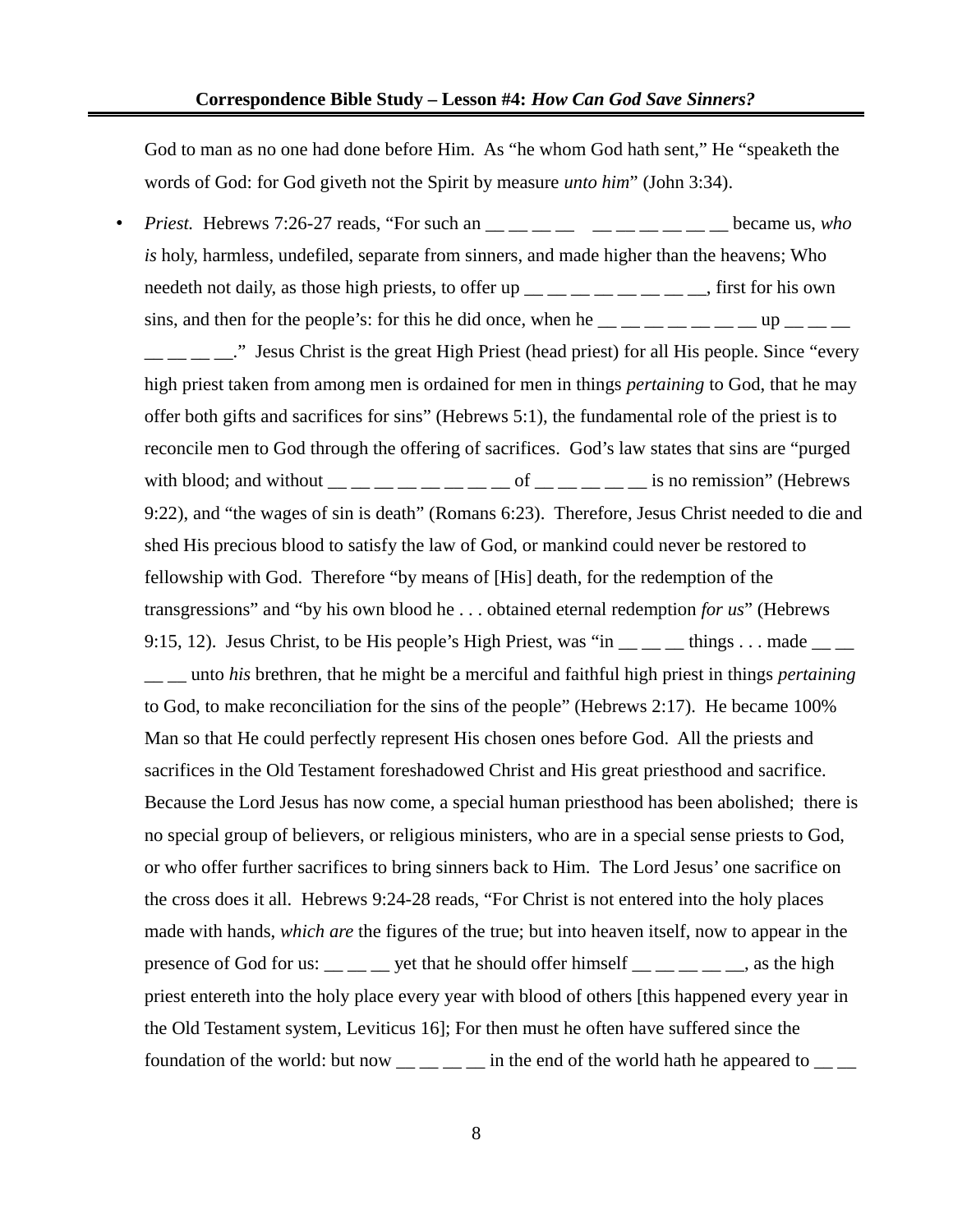$\begin{array}{cccc} \begin{array}{cccc} \text{---} & \text{---} & \text{---} & \text{--} \\ \text{---} & \text{---} & \text{---} & \text{---} \end{array} \end{array}$  by the sacrifice of  $\begin{array}{cccc} \text{---} & \text{---} & \text{---} & \text{---} \end{array}$ . And as it is appointed unto men  $\frac{1}{\sqrt{1-\frac{1}{n}}}$  to die, but after this the judgment: So Christ was  $\frac{1}{\sqrt{1-\frac{1}{n}}}$  offered to  $\frac{1}{1}$   $\frac{1}{1}$   $\frac{1}{1}$  the  $\frac{1}{1}$   $\frac{1}{1}$  of many; and unto them that look for him shall he appear the second time without sin unto salvation." Hebrews 10:10-14 further emphasizes the sufficiency of Jesus' sacrifice, stating that "we are sanctified through the \_\_ \_\_ \_\_ \_\_ \_\_ \_\_ \_\_ of the body of Jesus Christ \_\_ \_\_ \_\_ \_\_ *for all*. And every priest [besides Christ] standeth daily ministering and offering **the same sacrifices**, which can  $\alpha$  $\frac{1}{2}$  take away sins: But this man, after he had offered  $\frac{1}{2}$  sacrifice for sins  $\frac{1}{2}$  $\frac{1}{1}$   $\frac{1}{1}$   $\frac{1}{1}$   $\frac{1}{1}$   $\frac{1}{1}$  sat down on the right hand of God; From henceforth expecting till his enemies be made his footstool. For by one offering he hath

 $\frac{1}{1}$   $\frac{1}{1}$   $\frac{1}{1}$  them that are sanctified [set apart as His own]." Jesus Christ is the perfect Priest who, on the basis of His sacrifice of Himself, completely removes the sins of His own, and, having risen from the dead and returned to heaven, perpetually intercedes for them before His Father on the basis of His death and shed blood (Romans 8:34; Hebrews 4:14-16; cf. John 17).

*King. Jesus Christ is, as Revelation 19:16 tells us, "*<sub>\_\_\_</sub> \_\_ \_\_ OF KINGS, AND LORD OF LORDS" as He represents the rule of God to man. With the Father and the Spirit, the eternal Son of God "worketh all things after the counsel of his own will . . . according to his good pleasure which he hath purposed in himself" (Ephesians 1:11, 9), as He has from all eternity. Furthermore, He now rules the spiritual and invisible kingdom of God, made up of all His people (Romans 14:17; John 3:3, 5), leading and guiding them, and conquering their sinful tendencies so that they live for Him. He also is the King or Head of the church (Ephesians 1:22). Jesus Christ will soon return to earth, destroy His enemies, and establish His kingdom over the earth; He will bring the righteous into it (Matthew 25:34) and cast the wicked out from it into hell (Matthew 22:13). At that time "of the increase of  $his$   $\_\_$   $\_\_$   $\_\_$   $\_\_$   $\_\_$ and peace *there shall be* no end, upon the throne of David [He will reign over the earth from Jerusalem where king David reigned], and upon his  $\frac{m}{m}$   $\frac{m}{m}$   $\frac{m}{m}$   $\frac{m}{m}$ , to order it, and to establish it with  $\frac{1}{\sqrt{1-\frac{1}{n}}}$   $\frac{1}{\sqrt{1-\frac{1}{n}}}$  and with  $\frac{1}{\sqrt{1-\frac{1}{n}}}$   $\frac{1}{\sqrt{1-\frac{1}{n}}}$  from henceforth even for ever. The zeal of the LORD of hosts will perform this" (Isaiah 9:7). He will reign over the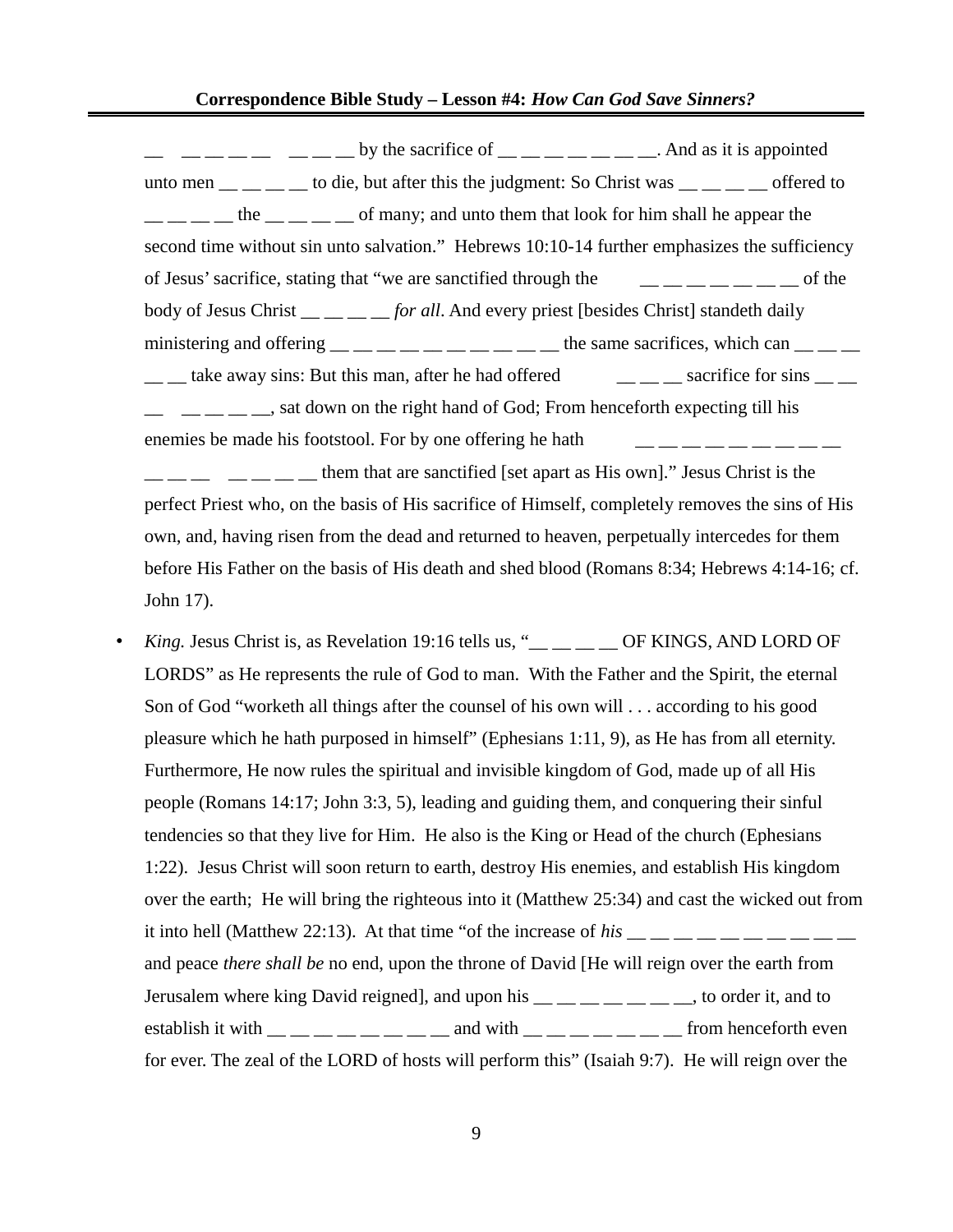earth for 1,000 years, execute the final judgment, and then bring in a new heaven and a new earth, where He will reign forever and ever (Revelation 19:11-22:5). Soon "the kingdoms of this world [will] become *the kingdoms* of our Lord, and of his \_\_ \_\_ \_\_ \_\_ \_\_ \_\_ ; and he shall  $\frac{1}{1}$   $\frac{1}{1}$   $\frac{1}{1}$   $\frac{1}{1}$   $\frac{1}{1}$   $\frac{1}{1}$   $\frac{1}{1}$   $\frac{1}{1}$   $\frac{1}{1}$   $\frac{1}{1}$   $\frac{1}{1}$   $\frac{1}{1}$   $\frac{1}{1}$   $\frac{1}{1}$   $\frac{1}{1}$   $\frac{1}{1}$   $\frac{1}{1}$   $\frac{1}{1}$   $\frac{1}{1}$   $\frac{1}{1}$   $\frac{1}{1}$   $\frac{1}{1}$ 

#### **The work of the gospel:**

## **"Christ died for our sins . . . he was buried, and . . . he rose again the third day" (1 Corinthians 15:3-4)**

It is amazing that God would send a Person like the Lord Jesus Christ into the world—that the eternal Son of God would be made flesh and take to Himself a human nature is incomprehensible condescension. How much more amazing to realize that "the Son of man [Jesus Christ] came not to be ministered unto, but to minister [serve], and to give his life a ransom for many" (Matthew 20:28). He came, not to destroy His enemies, not to immediately send everyone who had sinned against Him into eternal torment (exactly what we deserve), but to die to save those very enemies and sinners! "God so  $\frac{1}{2}$  \_  $\frac{1}{2}$  the world, that he  $\frac{1}{2}$  \_ \_ \_ \_ his only begotten Son, that whosoever believeth in him should not perish, but have everlasting life" (John 3:16). "God commendeth his  $\_\_\_\_$   $\_\_\_$  toward us, in that, while we were yet sinners, Christ \_\_ \_ \_ \_ \_ for us" (Romans 5:8). What exactly happened when the Lord Jesus died? What did God accomplish? Why is the death of Christ, and His subsequent burial and resurrection, the "gospel," such "good news" for us? His death was:

• *Sacrificial.* The Son of God came "once in the end of the world . . . to put away sin by the  $\frac{1}{1}$   $\frac{1}{1}$   $\frac{1}{1}$   $\frac{1}{1}$   $\frac{1}{1}$  of himself" (Hebrews 9:26). On the cross, Christ "offered himself without spot to God" (Hebrews 9:14), being "once offered to bear the sins of many" (Hebrews 9:28), making a payment to the Father for the sins of all mankind. The Lord Jesus' sacrifice was made to satisfy the just judgment of God's Law against us for our sins. He did not die simply as a good example of suffering. His death was a payment to God for our sins, not a ransom given to Satan or anyone else. God is able to reconcile "enemies . . . by the

 $\Box$  \_\_ \_\_ of his Son" (Romans 5:10). Jesus Christ "loved us and washed us [who are saved] from our sins in his own  $\frac{1}{2}$   $\frac{1}{2}$  (Revelation 1:5). His death and shed blood were the perfect sacrificial offering for sin.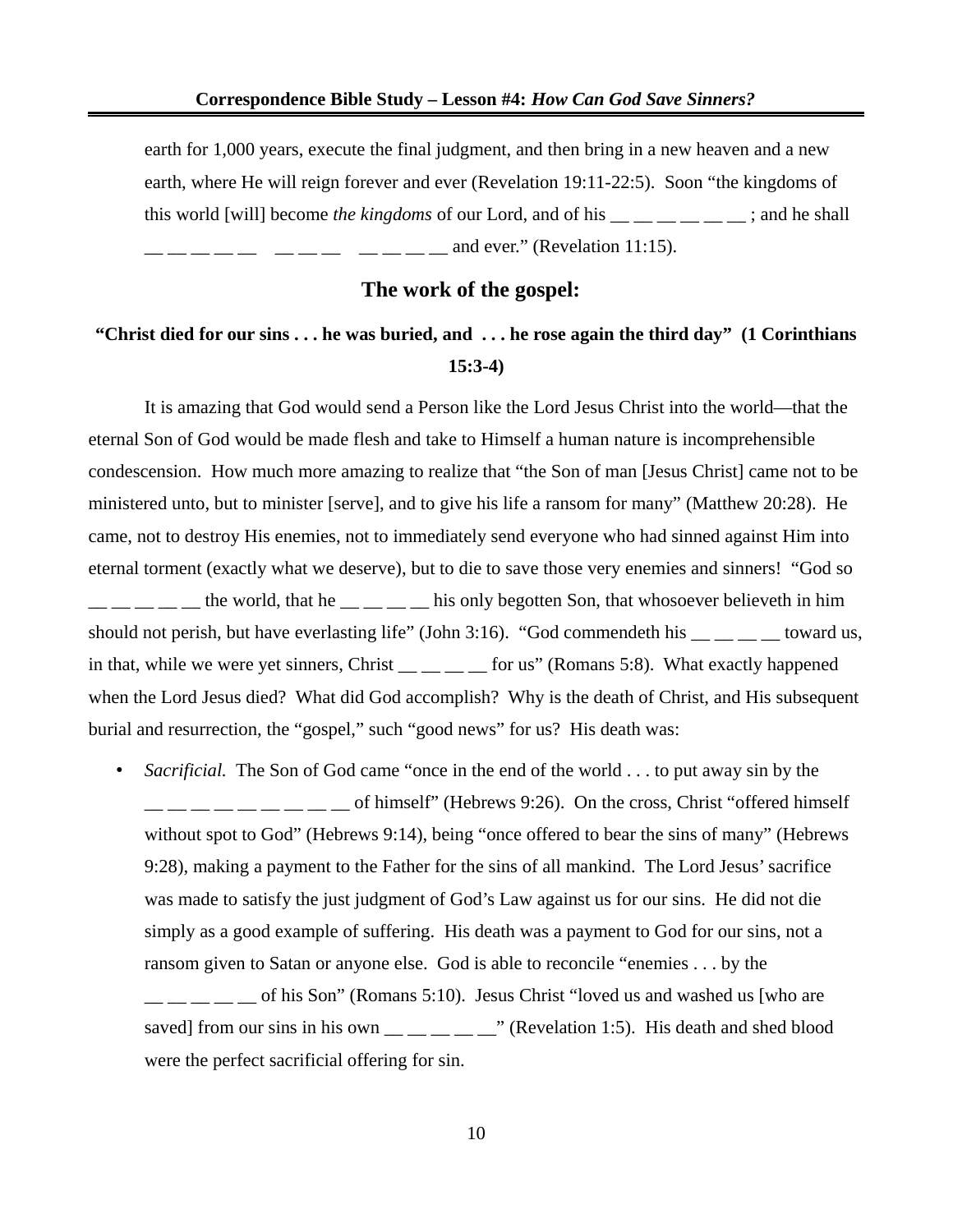- *Substitutionary.* "Christ also hath once suffered for sins, the  $\_\_$   $\_\_$  for the  $\_\_$   $\_\_$ \_\_" (1 Peter 3:18). A substitute is one who comes in the place or in the room of another. Did you ever have a schoolteacher who was sick, and learn from a substitute teacher that day? The substitute took the place of your normal teacher. Christ came "to give his life a ransom for [in the place of] many" (Mark 10:45); He died as our Substitute, bearing our sins in our place, suffering the wrath of God in our stead so we would not need to suffer God's wrath forever in hell, dying for our sins so we would not need to die eternally for them. Imagine that your bank account was overdrawn by billions of dollars—you were in debt by an incomprehensibly large amount of money. Imagine as well that you were friends with the richest man in the world, who loved you and saw your desperate need. He gave you a call, you met together, and signed papers switching bank accounts; now he was in debt billions, while you were rich beyond imagination. This is the sort of substitution Christ made for you; He took your sins to give you His righteousness. One who receives the benefit of Christ's substitutionary death has no sin debt left to pay, but is accounted perfectly righteous before God. God's Son suffered all the judgment we deserve so we could have all the blessing, righteousness, glory, and exaltation that pertains to Him.
- *Propitiatory*. 1 John 4:10 declares, "Herein is love, not that we loved God, but that he loved us, and sent his Son *to be* the \_\_ \_\_ \_\_ \_\_ \_\_ \_\_ \_\_ \_\_ \_\_ \_\_ \_\_ \_\_ for our sins," while 1 John 2:2 states Christ "is the propitiation for our sins: and not for ours only, but also for *the sins of* the whole world." The word *propitiation* indicates that God's wrath against us is appeased or placated by the death of Christ. God is no longer angry with those who receive the benefit of His Son's death; the blood of Jesus is sufficient to remove the Father's wrath, and enables Him to justly look upon the saved with favor.
- *Redemptive.* Galatians 3:13 reads, "Christ hath  $\frac{1}{1}$   $\frac{1}{1}$   $\frac{1}{1}$   $\frac{1}{1}$   $\frac{1}{1}$   $\frac{1}{1}$   $\frac{1}{1}$   $\frac{1}{1}$   $\frac{1}{1}$   $\frac{1}{1}$   $\frac{1}{1}$   $\frac{1}{1}$   $\frac{1}{1}$   $\frac{1}{1}$   $\frac{1}{1}$   $\frac{1}{1}$   $\frac{1}{1}$  law, being made a curse for us: for it is written, Cursed *is* every one that hangeth on a tree [cross]." Ephesians 1:7 tells us that in Him "we have redemption through his blood, [and] the forgiveness of sins, according to the riches of his grace." To *redeem* is to purchase back what has been lost by the payment of a ransom. A slave might be bought out of and freed from slavery if someone paid a price to free him. Christ's sacrifice on the cross is the payment to free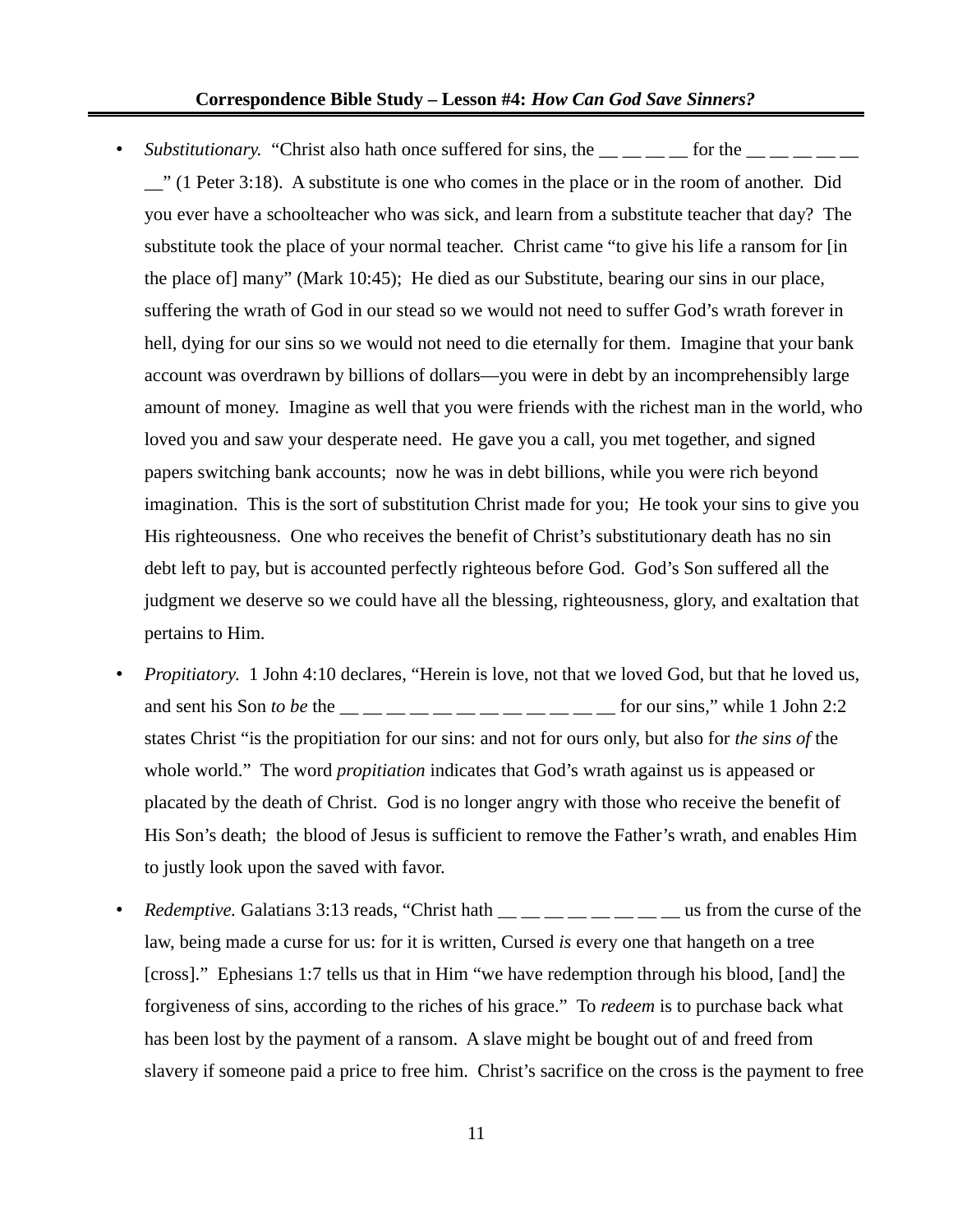us from the penalty of sin and from slavery to its power. God can be just, and yet show mercy to sinners, because of the Savior's redemptive death.

• *Complete.* John 19:30 tells us that the Son of God, immediately before His death, said "It is \_\_  $\frac{1}{1}$   $\frac{1}{1}$   $\frac{1}{1}$   $\frac{1}{1}$  and he bowed his head, and gave up the ghost [he died]." The Lord Jesus suffered in full the penalty that we owe for our sin and did all that was necessary to save lost mankind. Nothing that we have ever done, are doing, or will do, can in any way add to or help complete the work of salvation, since Christ has done it all. He "by purged our sins" (Hebrews 1:3); we do not purge them or help Him accomplish this work. We are "not redeemed with corruptible things . . . but with the precious blood of Christ, as of a lamb without blemish and without spot" (1 Peter 1:18-19). Nothing is needed to save us besides that Jesus "washe[s] us from our sins in his own blood" (Revelation 1:5). If this has taken place, we are certain of salvation, for His work on the cross is enough to eternally save the worst sinner. If His blood has not washed our sins away, we will certainly be damned; for apart from Him, "there remaineth no more sacrifice for sins, but a certain fearful looking for of judgment and fiery indignation, which shall devour the adversaries" (Hebrews 10:26-27).

After Christ "died for our sins according to the scriptures . . . he was buried" (1 Corinthians 15:3-4). After His crucifixion, "When the even [evening] was come, there came a rich man of Arimathaea [a town northwest of Jerusalem], named Joseph, who also himself was Jesus' disciple: he went to Pilate, and begged the body of Jesus. Then Pilate commanded the body to be delivered. And when Joseph had taken the body, he wrapped it in a clean linen cloth, And laid it in his own new  $\_\_\_\_\_\_\_\_\$ n which he had hewn out in the rock: and he  $\_\_\_\_\_\_\_\_\_\_\_\$ a great stone to the door of the sepulchre, and departed" (Matthew 27:57-60). A tomb such as Joseph's would have been closed with a large stone that rolled down an incline, making it easy to close but difficult to open; several men might be needed to roll the stone back up the incline. After Christ's burial, the chief priests and Pharisees, the Jewish religious leaders who had agitated for His death in the first place, posted guards at the tomb, and sealed it with an official seal (Matthew 27:61-66). Breaking such a seal would bring the wrath of the Roman government on the offender; the guards risked death if they allowed anyone to enter the tomb (cf. Matthew 28:14).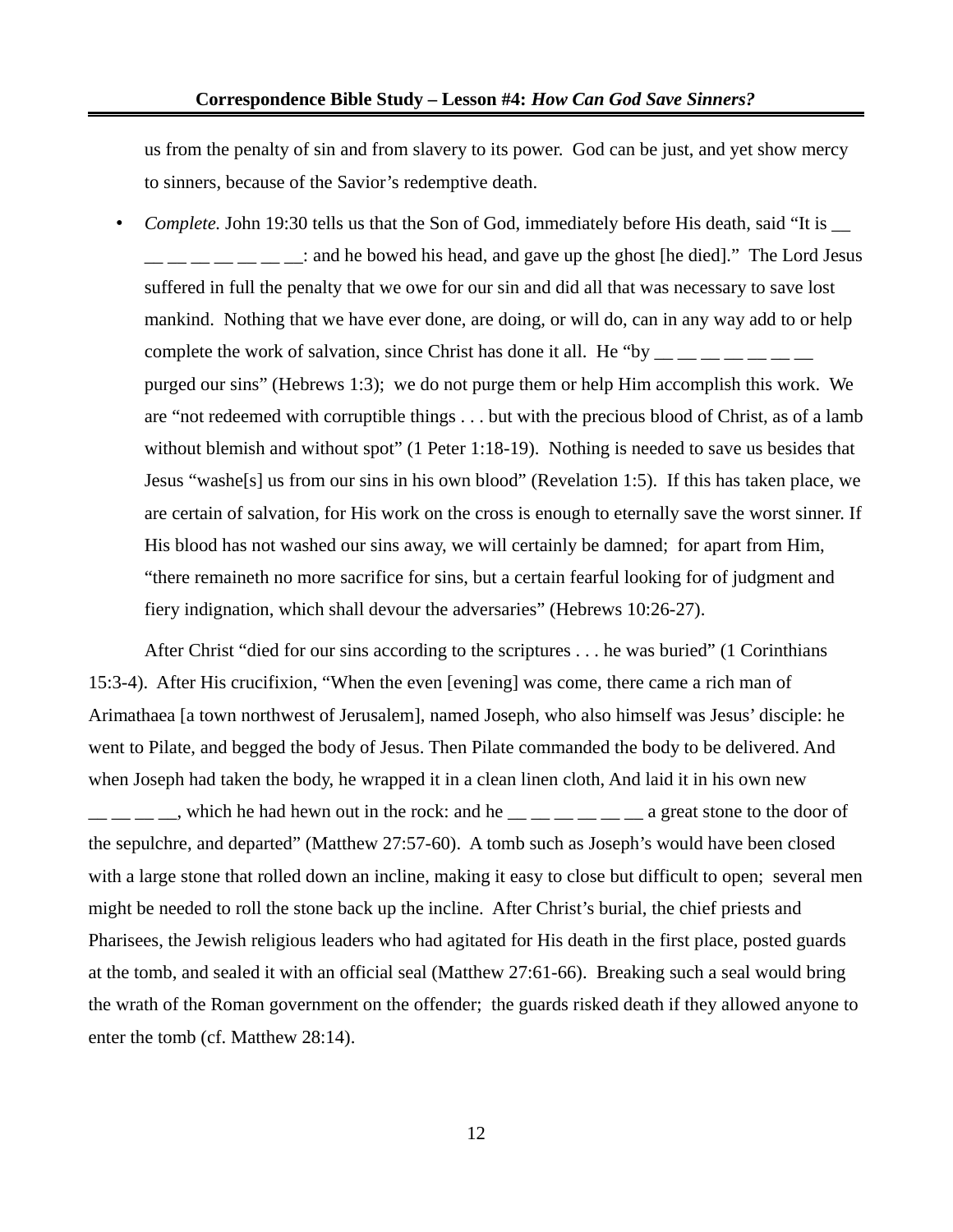After Christ was "buried . . . he rose again the third day according to the scriptures" (1 Corinthians 15:4). Before His death, the Lord had predicted that He would "be betrayed into the hands of men: [who would] kill him, and the third day he [would] be raised again" (Matthew 17:22-23). Matthew 28:1-8 records that "as it began to dawn toward the  $\frac{1}{1}$  \_\_ \_ \_ \_ *day* of the week, came Mary Magdalene and the other Mary to see the sepulchre. And, behold, there was a great  $\frac{1}{1}$   $\frac{1}{1}$   $\frac{1}{1}$   $\frac{1}{1}$   $\frac{1}{1}$   $\frac{1}{1}$   $\frac{1}{1}$  is order the Lord descended from heaven, and came and rolled back the stone from the door, and sat upon it. His countenance was like lightning, and his raiment white as snow: And for fear of him the keepers [the guards] did shake, and became as dead men. And the angel answered and said unto the women, Fear not ye: for I know that ye seek Jesus, which was crucified. He is  $\frac{1}{1}$   $\frac{1}{1}$   $\frac{1}{1}$   $\frac{1}{1}$   $\frac{1}{1}$   $\frac{1}{1}$   $\frac{1}{1}$   $\frac{1}{1}$   $\frac{1}{1}$   $\frac{1}{1}$   $\frac{1}{1}$   $\frac{1}{1}$   $\frac{1}{1}$   $\frac{1}{1}$   $\frac{1}{1}$   $\frac{1}{1}$   $\frac{1}{1}$   $\frac{1}{1}$   $\frac{1}{1}$   $\frac{1}{1}$   $\frac{$ the Lord lay. And go quickly, and tell his disciples that he is  $\frac{1}{1}$  \_\_ \_\_ \_\_ from the  $\frac{1}{1}$  \_\_ \_\_ \_; and, behold, he goeth before you into Galilee; there shall ye see him: lo, I have told you. And they departed quickly from the sepulchre with fear and great joy; and did run to bring his disciples word." Soon afterwards the apostles Peter and John ran to the tomb and found it empty (John 20:3-10). His body was not there—He had risen from the dead! Among many other appearances (Acts 1:3), the Lord Jesus was seen after His resurrection by "Cephas [Peter], then of the twelve: After that, he was seen of above  $\frac{1}{1-\frac{1}{1-\frac{1}{1-\frac{1}{1-\frac{1}{1-\frac{1}{1-\frac{1}{1-\frac{1}{1-\frac{1}{1-\frac{1}{1-\frac{1}{1-\frac{1}{1-\frac{1}{1-\frac{1}{1-\frac{1}{1-\frac{1}{1-\frac{1}{1-\frac{1}{1-\frac{1}{1-\frac{1}{1-\frac{1}{1-\frac{1}{1-\frac{1}{1-\frac{1}{1-\frac{1}{1-\frac{1}{1-\frac{1}{1-\frac{1}{1-\frac{1}{1-\frac{1}{1-\frac{1}{1-\frac{1}{1-\frac{1}{1-\frac{1}{1-\frac{1}{1-\frac{1}{1-\frac{1$ the apostles. And last of all he was seen of [Paul] also" (1 Corinthians 15:5-8). His physical body was changed into a "glorious body" (Philippians 3:21), yet it was still very real; after one miraculous appearance in the midst of His disciples (Luke 24:36), He said, "Behold my hands and my feet, that it is  $\frac{1}{\sqrt{1-\frac{1}{2}}}\dots$   $\frac{1}{\sqrt{1-\frac{1}{2}}}$  handle me, and see; for a spirit hath not  $\frac{1}{\sqrt{1-\frac{1}{2}}}\dots$  and  $\frac{1}{\sqrt{1-\frac{1}{2}}}\dots$  as ye see me have" (Luke 24:39), and ate before them "a piece of a broiled fish, and of an honeycomb" (Luke 24:40-44).

After the Lord Jesus "shewed himself alive after his passion [his death on the cross] by many infallible proofs, being seen of [many groups of people for] forty days, and speaking of the things pertaining to the kingdom of God" (Acts 1:3), "he was received up into heaven, and sat on the right hand of God" (Mark 16:19; Acts 1:9-11), where He will remain until He comes again to establish His kingdom on the earth. Now "being by the right hand of God exalted, [He sent] . . . the Holy Ghost" (Acts 2:33) ten days after the Lord Jesus had ascended to heaven (Acts 2). The Spirit now indwells all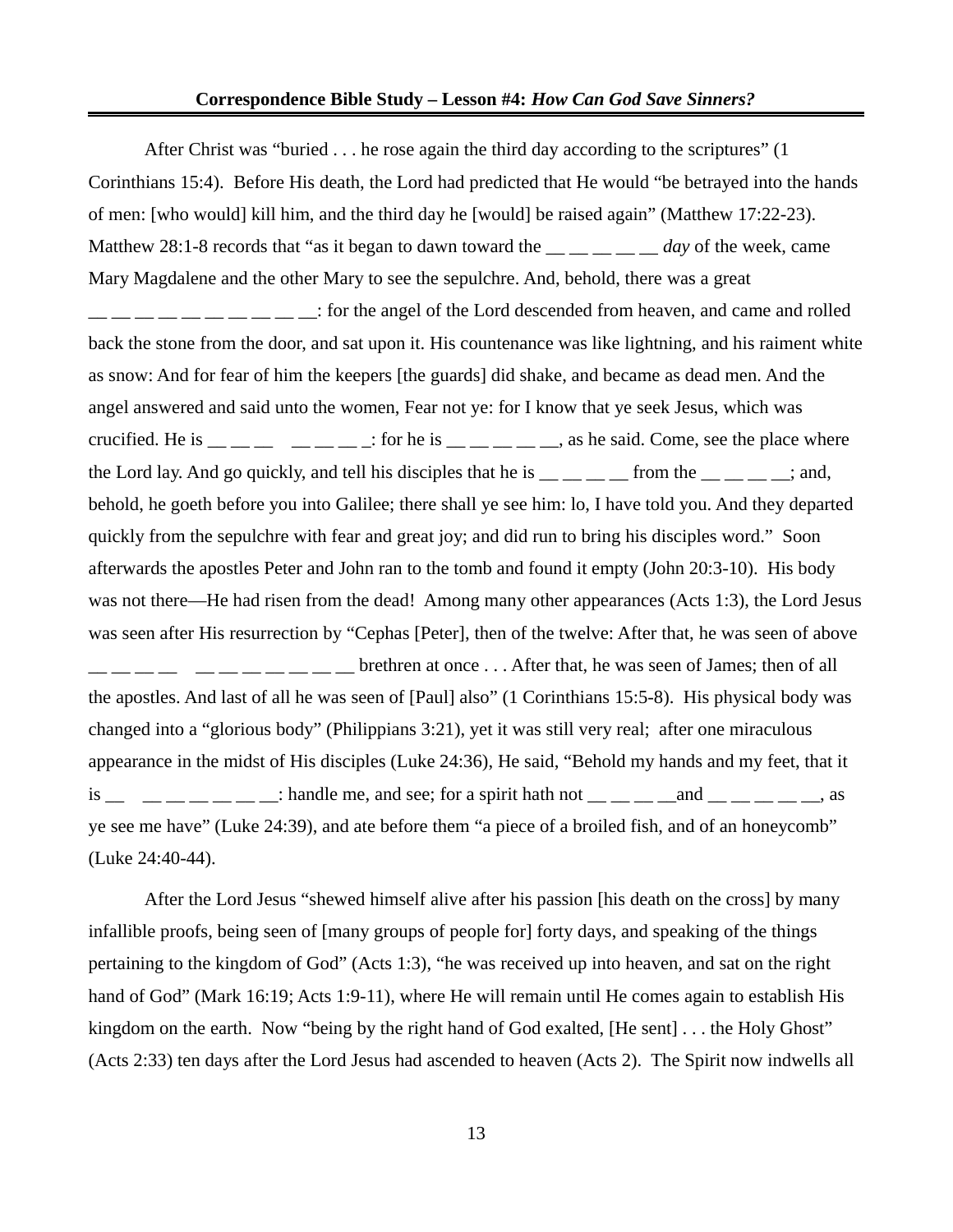of God's people (Romans 8:9). Christ received "all power . . . in heaven and in earth" (Matthew 28:18) and tremendous glory (Revelation 1:10-18). When God raised Christ "from the dead, [he] set *him* at his own right hand in the heavenly *places*, \_\_ \_\_ \_\_ \_\_ \_\_ \_\_ \_\_ all principality, and power, and might, and dominion, and  $\_\_\_\_\_\_\_\_\_\_\_\_$   $\_\_\_\_\_\_\_$  that is named, not only in this world, but also in that which is to come: And hath put  $\frac{m}{m}$   $\frac{m}{m}$   $\frac{m}{m}$   $\frac{m}{m}$   $\frac{m}{m}$  under his feet, and gave him *to be* the head over all *things* to the church, which is his body, the fulness of him that filleth all in all" (Ephesians 1:20-23). When one of God's people sins, he now has "an advocate with the Father, Jesus Christ the righteous" (1 John 2:1), who effectually pleads His death and blood to secure the sinner's pardon. God's own can rejoice and say, "Who *is* he that condemneth? *It is* Christ that \_\_ \_ \_ \_ \_, yea rather, that is  $\frac{1}{1}$   $\frac{1}{1}$   $\frac{1}{1}$   $\frac{1}{1}$  again, who is even at the right hand of God, who also maketh  $\frac{1}{2}$   $\frac{1}{2}$   $\frac{1}{2}$   $\frac{1}{2}$   $\frac{1}{2}$  for us" (Romans 8:34). Christ bore our sins on the cross. His resurrection demonstrates God's perfect satisfaction with His Son's work. The Lord Jesus' ascension to heaven and His place on the throne of God is proof positive that the sins of God's people are gone forever. Christ is at this time preparing mansions for them in heaven (John 14:1-3). His resurrection means that they, too, will rise, to be with Him (1 Corinthians 15:20). He is also now saving the souls of all the lost who come to Him for pardon (Matthew 11:28-30).

The Lord Jesus will soon come again, when He "shall be revealed from heaven with his mighty angels, in flaming fire taking  $\frac{m}{m}$   $\frac{m}{m}$   $\frac{m}{m}$   $\frac{m}{m}$   $\frac{m}{m}$  on them that know not God, and that obey not the gospel of our Lord Jesus Christ: who shall be  $\_\_\_\_\_\_\_\_\_\_\_\_\_\_$  with everlasting  $\frac{1}{2}$   $\frac{1}{2}$   $\frac{1}{2}$   $\frac{1}{2}$   $\frac{1}{2}$  from the presence of the Lord, and from the glory of his power; when he shall come to be  $\frac{m}{m}$   $\frac{m}{m}$   $\frac{m}{m}$   $\frac{m}{m}$  in his saints, and to be admired in all them that believe (because our testimony among you was believed) in that day" (2 Thessalonians 1:7-10). At that time, "there [will be] given him dominion, and glory, and a kingdom, that all people, nations, and languages, should serve him: his dominion *is* an everlasting dominion, which shall not pass away, and his kingdom *that* which shall not be destroyed" (Daniel 7:14). After a thousand years of rule over a paradise-like earth (Revelation 20:1-6; Isaiah 2:1-5), He will execute judgment upon the ungodly, condemning them to the lake of fire (Revelation 20:11-15). He will then make a new heaven and earth (Revelation 21:1) and dwell with those He has washed in His blood in "the heavenly Jerusalem" for ever and ever (Hebrews 12:22-24; Revelation 21-22). In that "city . . . [there will be] no need of the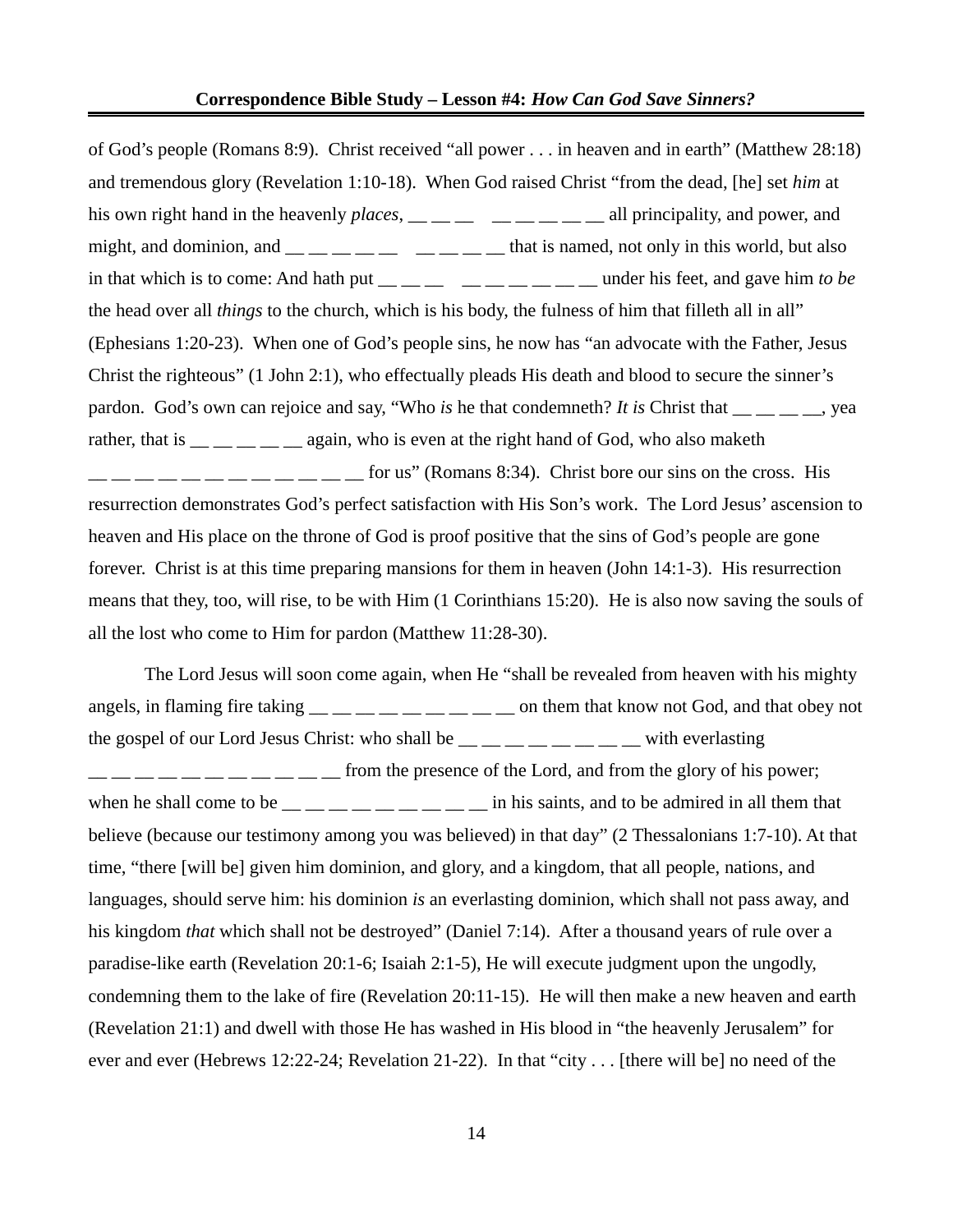sun, neither of the moon, to shine in it: for the glory of God [will] lighten it, and the Lamb [Christ] *is* the light thereof" (Revelation 21:23). The death, burial, and resurrection of this soon returning Redeemer, Jesus Christ, is truly good news—it is the work of the gospel!

## **The prediction of the gospel:**

## **"Christ died . . . according to the scriptures . . . was buried, and . . . rose again . . . according to the scriptures" (1 Corinthians 15:3-4).**

The good news of salvation through Jesus Christ is the "everlasting gospel" (Revelation 14:6), the only means through which anyone has ever been or ever will be saved. Immediately after the fall of man with Adam's sin (Genesis 3:6), God promised a Deliverer whose coming would defeat Satan (Genesis 3:15). Recognizing the coming salvation through Christ, Abel, the child of Adam and Eve, offered a sacrifice as a manifestation of his faith in the Savior (Genesis 4:4; Hebrews 11:4). Throughout the Old Testament, God instituted various animal sacrifices and other offerings to picture the coming redemption through the blood of the Lord Jesus (Exodus 12; Leviticus 1-7, 23, etc.). Other events in Scripture also pictured the Father's offering of His Son for sin (Genesis 22; Hebrews 11:17- 19). Believers in the Old Testament era knew that they were sinners (1 Kings 8:46; Ecclesiastes 7:20), and that their works could not remove sin; God told them that "it *is* the blood *that* maketh an atonement for the soul" (Leviticus 17:11). In addition to these many pictures of Christ's redemptive work, the Old Testament is filled with predictions about Him. Isaiah 52:13-53:12 is one powerful example:

13 Behold, my  $\frac{1}{\sqrt{2}}$   $\frac{1}{\sqrt{2}}$   $\frac{1}{\sqrt{2}}$  [this is the title for Christ in this passage] shall deal prudently, he shall be  $\_\_\_\_\_\_\_\_\_\_$  and  $\_\_\_\_\_\_\_\_\_\_\_\_$  and be very high. [This will take place when He returns to reign at His second coming.] 14 As many were astonied [meaning "astonished"] at thee; his visage [face] was so \_\_ \_\_ \_\_ \_\_ \_\_ \_\_ more than any man, and his form more than the sons of men: [This took place when Christ was beaten before His crucifixion, Matthew 26:66-68; John

19:2-3.] 15 So shall he  $\_\_$   $\_\_$   $\_\_$   $\_\_$  many nations [this refers to the salvation of the Gentile or non-Jewish nations through Christ's blood; "sprinkle" is a technical term used for the blood of the sacrificial offerings; see Leviticus 4:6, 17; 5:9];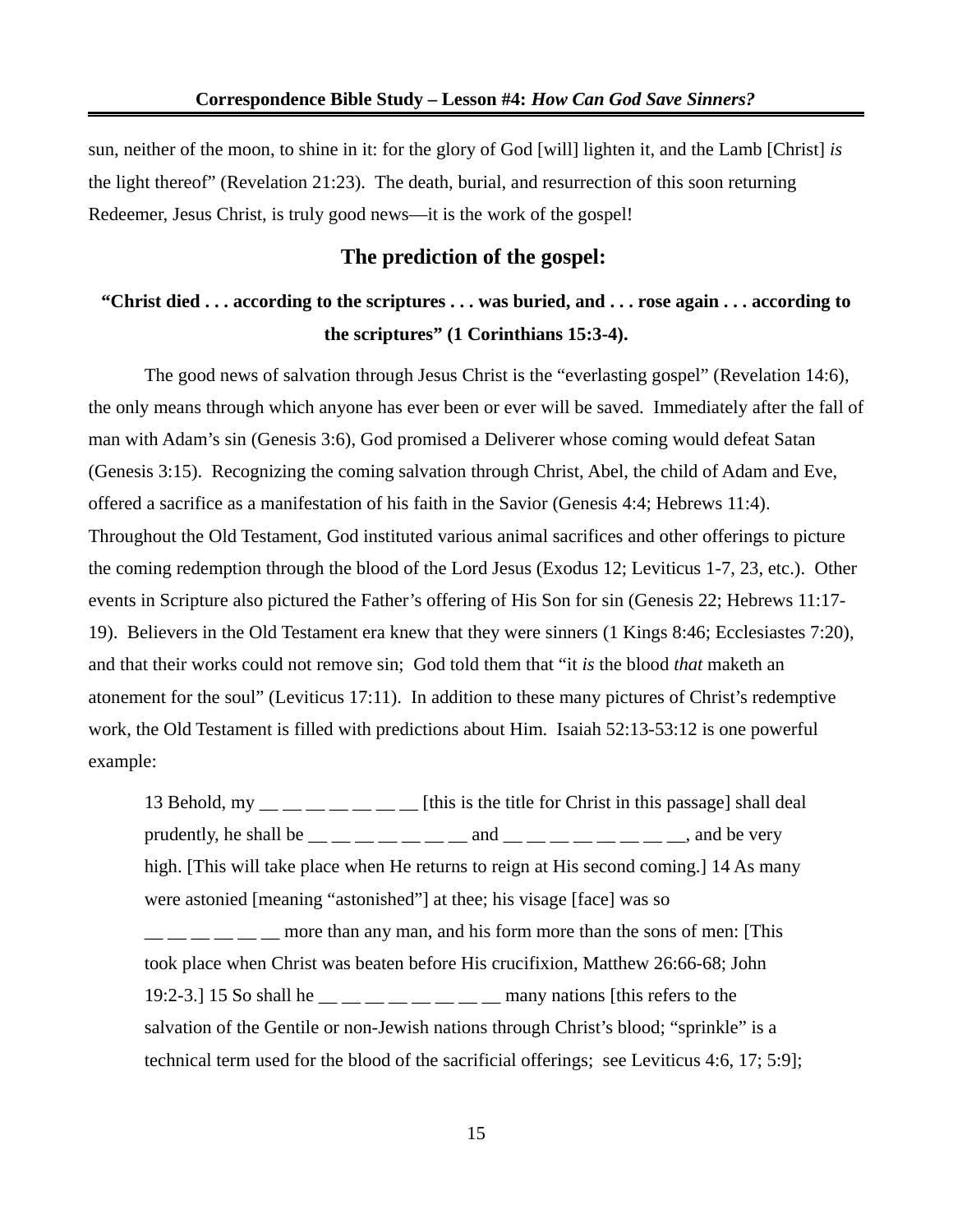the \_\_ \_\_ \_\_ \_\_ \_\_ shall shut their mouths at him: for *that* which had not been told them shall they see; and *that* which they had not heard shall they consider [The Gentiles, even their kings, shall be amazed at this story of salvation through His blood]. 1 Who hath  $\frac{1}{1}$   $\frac{1}{1}$   $\frac{1}{1}$   $\frac{1}{1}$   $\frac{1}{1}$   $\frac{1}{1}$   $\frac{1}{1}$   $\frac{1}{1}$   $\frac{1}{1}$   $\frac{1}{1}$   $\frac{1}{1}$   $\frac{1}{1}$   $\frac{1}{1}$   $\frac{1}{1}$   $\frac{1}{1}$   $\frac{1}{1}$   $\frac{1}{1}$   $\frac{1}{1}$   $\frac{1}{1}$   $\frac{1}{1}$   $\frac{1}{1}$   $\frac{1}{1}$  few in Israel would believe; see the verses in Isaiah 53 below; also John 12:38; Romans 10:16.] and to whom is the arm of the LORD revealed? 2 For he shall grow up before him as a tender plant, and as a  $\frac{1}{\sqrt{2}}$  out of a dry ground [The "root" image is one for the Messiah or Christ in the Old Testament, Isaiah 11:1, 10]: he hath no form nor comeliness; and when we shall see him, *there is* no \_\_ \_ \_ \_ \_ \_ \_ that we should desire him. [Christ did not come as if He were a great king, but was born in a stable and grew up in a lowly carpenter's household, Luke 2:7; Matthew 13:55; Israel did not see His spiritual beauty, Psalm 45:2.] 3 He is despised and  $\frac{1}{\frac{1}{2}}$  \_\_ \_ \_ \_ \_ \_ \_ \_ of men; a man of sorrows, and acquainted with grief: and we \_\_ \_\_ \_\_ as it were *our* faces from him; he was despised, and we esteemed him not. [Men in general rejected Him and despised Him.] 4 Surely he hath  $\_\_\_\_\_\_\_\_\_\_$  our griefs, and  $\_\_\_\_\_\_\_\_\_\_\_\_$ sorrows: yet we did esteem him stricken, smitten of God, and afflicted. [He was our Substitute and sin-bearer; this truth is emphasized down to v. 6.] 5 But he *was* wounded for \_\_ \_\_ \_\_ transgressions, *he was* bruised for \_\_ \_\_ \_\_ iniquities: the chastisement of our peace *was* upon him; and with his stripes [black and blue marks as from a whip, Matthew 27:26]  $\frac{m}{m}$  are  $\frac{m}{m}$   $\frac{m}{m}$   $\frac{m}{m}$   $\frac{m}{m}$ . 6 All we like sheep have gone  $\frac{1}{1}$   $\frac{1}{1}$   $\frac{1}{1}$   $\frac{1}{1}$   $\frac{1}{1}$   $\frac{1}{1}$   $\frac{1}{1}$   $\frac{1}{1}$   $\frac{1}{1}$   $\frac{1}{1}$   $\frac{1}{1}$   $\frac{1}{1}$  every one to his own way; [everyone has sinned] and the LORD hath  $\_\_\_\_\_\_\_$  on him the iniquity of us all. [The Father laid our sins on His Son when Christ died on the cross.] 7 He was oppressed, and he was afflicted, yet he  $\frac{1}{1}$  \_\_ \_ \_ \_ \_ \_ \_ \_ \_ \_ his \_ \_ \_ \_ \_ \_ \_ : he is brought as a lamb to the slaughter, and as a sheep before her shearers is dumb [silent], so he openeth not his mouth. [This is exactly what happened to the Lord Jesus during His trial. He was silent while multitudes of false accusations were brought against Him by those who sought His death, Mark 14:55-60; John 19:9-10.] 8 He was taken from prison and from judgment: and who shall declare his generation? for he was  $\frac{m}{m}$   $\frac{m}{m}$   $\frac{m}{m}$  out of the land of the  $\frac{1}{\frac{1}{\sqrt{1-\frac{1}{\sqrt{1-\frac{1}{\sqrt{1-\frac{1}{\sqrt{1-\frac{1}{\sqrt{1-\frac{1}{\sqrt{1-\frac{1}{\sqrt{1-\frac{1}{\sqrt{1-\frac{1}{\sqrt{1-\frac{1}{\sqrt{1-\frac{1}{\sqrt{1-\frac{1}{\sqrt{1-\frac{1}{\sqrt{1-\frac{1}{\sqrt{1-\frac{1}{\sqrt{1-\frac{1}{\sqrt{1-\frac{1}{\sqrt{1-\frac{1}{\sqrt{1-\frac{1}{\sqrt{1-\frac{1}{\sqrt{1-\frac{1}{\sqrt{1-\frac{1}{\sqrt{1-\$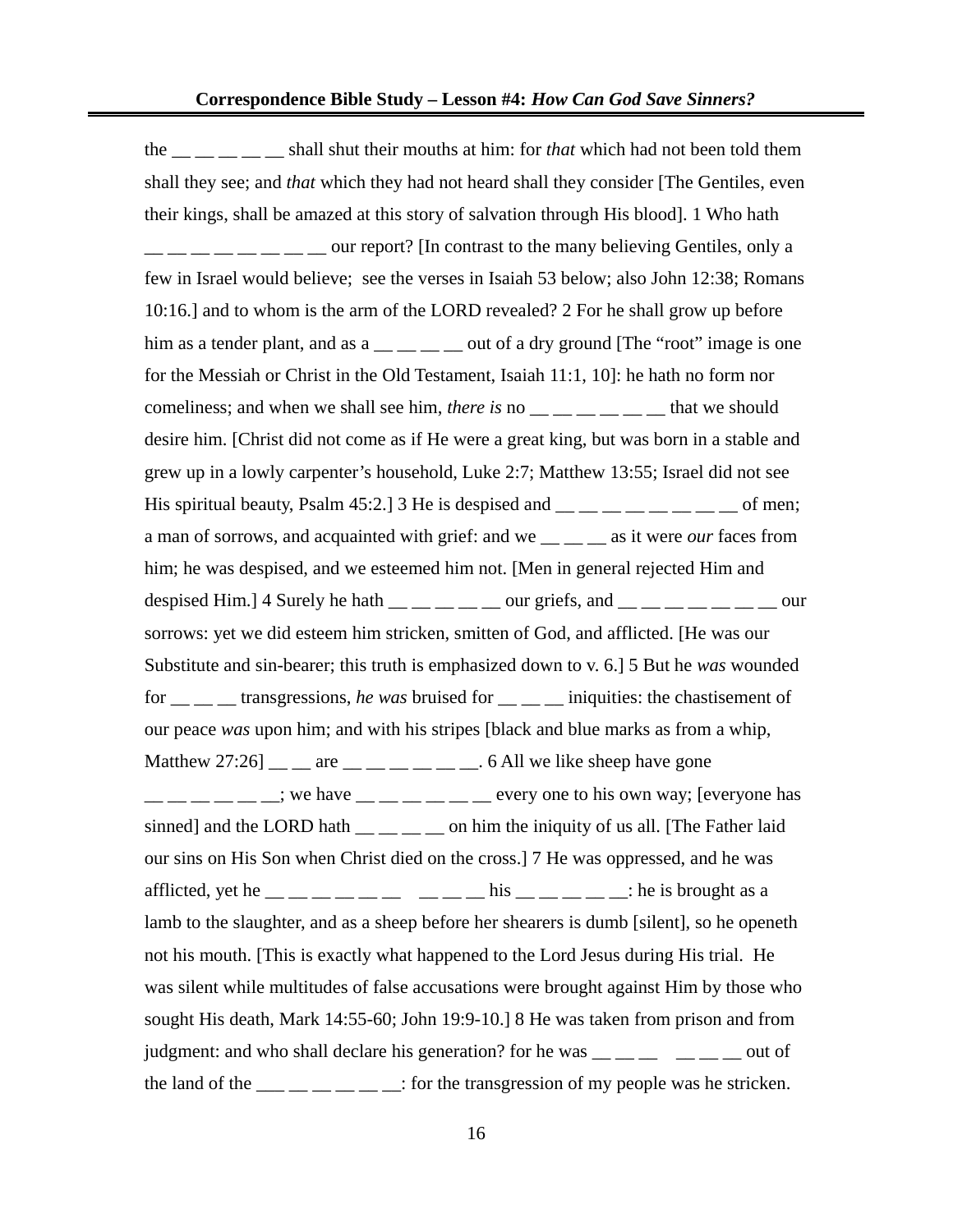[He was put to death as a sacrifice for the sins of God's people.] 9 And he made his grave with the  $\frac{1}{\sqrt{2}}$   $\frac{1}{\sqrt{2}}$  and with the  $\frac{1}{\sqrt{2}}$  in his death [He was crucified and died between two wicked thieves (Luke 23:33; Matthew 27:38), and wicked men also guarded his grave (Matthew 27:65-66), but Joseph of Arimathea, a rich man, put His body in his tomb (Matthew 27:57-60; John 19:38-41).]; because he had done \_\_ \_\_ violence, neither *was* \_\_ \_\_ \_\_ deceit in his mouth [He was sinless, and even those who tried Him knew He was innocent, John 8:46; Luke 23:4, 13-16; John 18:38; 19:4, 6.] 10 Yet it pleased the LORD to bruise him; he hath put *him* to grief: when thou shalt make his  $\_\_\_\_\_\_\_$  an  $\_\_\_\_\_\_\_\_\_$   $\_\_\_\_\_\_$  for sin [It is again emphasized that He died as a sin offering, bearing the sins of the world that were put upon Him by the Father.], he shall \_\_ \_\_ \_\_ *his* seed, he shall \_\_ \_\_ \_\_ \_\_ \_\_ \_\_ \_\_ *his* days, and the pleasure of the LORD shall  $\frac{1}{\sqrt{1-\frac{1}{n}}}$  \_\_ \_\_ \_\_ in his hand. 11 He shall \_\_ \_\_ of the travail of his soul, *and* shall be satisfied [The only way one who is dead can then "see," "prolong his days," and "be satisfied," is if he rises from the grave, which is what Christ did, Matthew 28:6-7.]: by his knowledge shall my righteous servant  $\frac{1}{1}$   $\frac{1}{1}$   $\frac{1}{1}$   $\frac{1}{1}$   $\frac{1}{1}$  many; for he shall bear their iniquities [Many will be justified,

declared righteous, on the basis of the righteousness of Christ, who bore their sins on the cross; this justification will be by knowing Him, that is, by faith, Romans 5:1.]. 12 Therefore will I divide him *a portion* with the \_\_ \_ \_ \_ \_ \_, and he shall divide the  $\frac{1}{1}$   $\frac{1}{1}$  with the strong [when He comes again, He will rule the earth, Isaiah 52:13; 9:6-7; Revelation 11:15; 19:11-16]; because he hath poured out his soul unto death: and he was numbered with the transgressors; and he bare the sin of many, and made  $\_\_$   $\_\_$   $\_\_$   $\_\_$   $\_\_$   $\_\_$   $\_\_$   $\_\_$   $\_\_$  for the transgressors [His "death," His being identified with evildoers, and His sin bearing, have already been mentioned; His intercession for transgressors refers to His High Priestly ministry, made possible by His perfectly obedient life, substitutionary death, resurrection, and ascension, Hebrews 7:25.].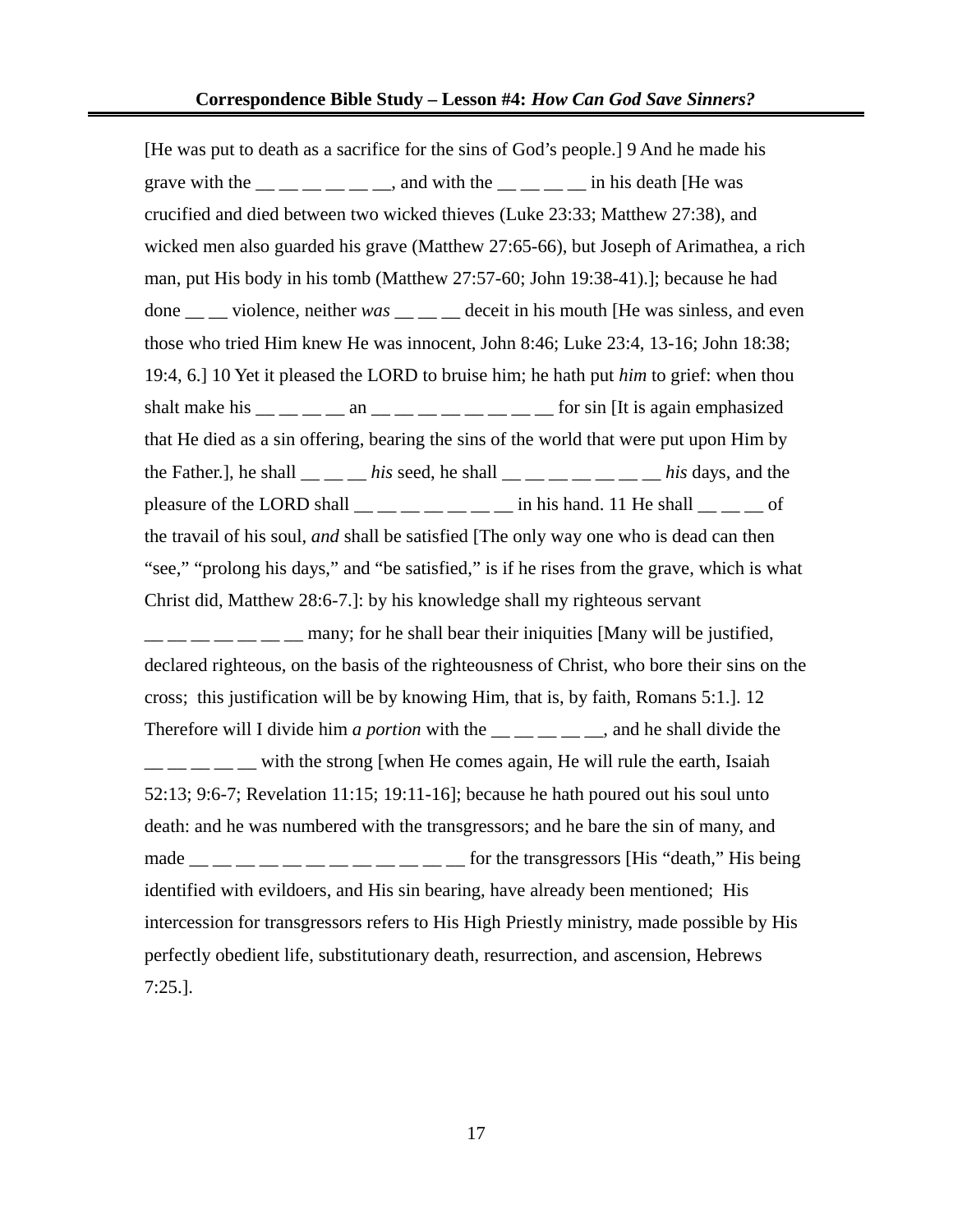Many other prophecies were made about the Lord Jesus. Twenty representative predictions are mentioned below:<sup>[1](#page-17-0)</sup>

| <b>Prophecy</b>                                                           | <b>OT Predictive Passage</b>                                                                                                                                                                                                                                | <b>NT Fulfillment</b>                                                                                                                                                                                                                                                                                                                                                                                                                                                                                                                                                                |  |  |
|---------------------------------------------------------------------------|-------------------------------------------------------------------------------------------------------------------------------------------------------------------------------------------------------------------------------------------------------------|--------------------------------------------------------------------------------------------------------------------------------------------------------------------------------------------------------------------------------------------------------------------------------------------------------------------------------------------------------------------------------------------------------------------------------------------------------------------------------------------------------------------------------------------------------------------------------------|--|--|
| A descendant of Abraham,<br>Isaac, Jacob, Judah, and King<br><b>David</b> | "his government upon the<br>throne of David" (Isaiah 9:7; cf.<br>Genesis 12:3; 17:19; Numbers<br>24:17; Genesis 49:10)                                                                                                                                      | "The Lord God will give unto<br>him the throne of his father<br>David." (Luke 1:32-33; 3:33-4;<br>Matthew 1:1, 2)                                                                                                                                                                                                                                                                                                                                                                                                                                                                    |  |  |
| <b>Born in Bethlehem</b>                                                  | "But thou, Bethlehem Ephratah,<br>though thou be little among the<br>thousands of Judah, yet out of<br>thee shall he come forth unto me<br>that is to be ruler in Israel; whose<br>goings forth have been from of<br>old, from everlasting." (Micah<br>5:2) | "And Joseph also went up from<br>Galilee, out of the city of<br>Nazareth, into Judaea, unto the<br>city of David, which is called<br>Bethlehem; (because he was of<br>the house and lineage of David:)<br>To be taxed with Mary his<br>espoused wife, being great with<br>child. And so it was, that, while<br>they were there, the days were<br>accomplished that she should be<br>delivered. And she brought forth<br>her firstborn son, and wrapped<br>him in swaddling clothes, and<br>laid him in a manger; because<br>there was no room for them in<br>the inn." (Luke 2:4-7). |  |  |
| Virgin birth                                                              | "Therefore the Lord himself shall<br>give you a sign; Behold, a virgin<br>shall conceive, and bear a son,<br>and shall call his name<br>Immanuel." (Isaiah 7:14)                                                                                            | "The angel Gabriel was sent<br>from God unto a city of Galilee,<br>named Nazareth, To a virgin<br>espoused to a man whose name<br>was Joseph, of the house of<br>David; and the virgin's name was<br>Mary. And the angel said<br>unto her, Fear not, Mary: for thou<br>hast found favour with God. And,<br>behold, thou shalt conceive in thy<br>womb, and bring forth a son, and<br>shalt call his name JESUS."<br>(Luke 1:26-31; Matthew 1:18-<br>25)                                                                                                                              |  |  |
| <b>Proceeded by a forerunner</b><br>(John the Baptist)                    | "Behold, I will send my<br>messenger, and he shall prepare<br>the way before me: and the Lord,<br>whom ye seek, shall suddenly                                                                                                                              | "And when the messengers of<br>John were departed, he began to<br>speak unto the people concerning<br>John, What went ye out into the                                                                                                                                                                                                                                                                                                                                                                                                                                                |  |  |

<span id="page-17-0"></span><sup>1</sup> For more information about prophecies of Christ, please request a copy of the pamphlet, *Is Jesus a Fraud?* available free upon request.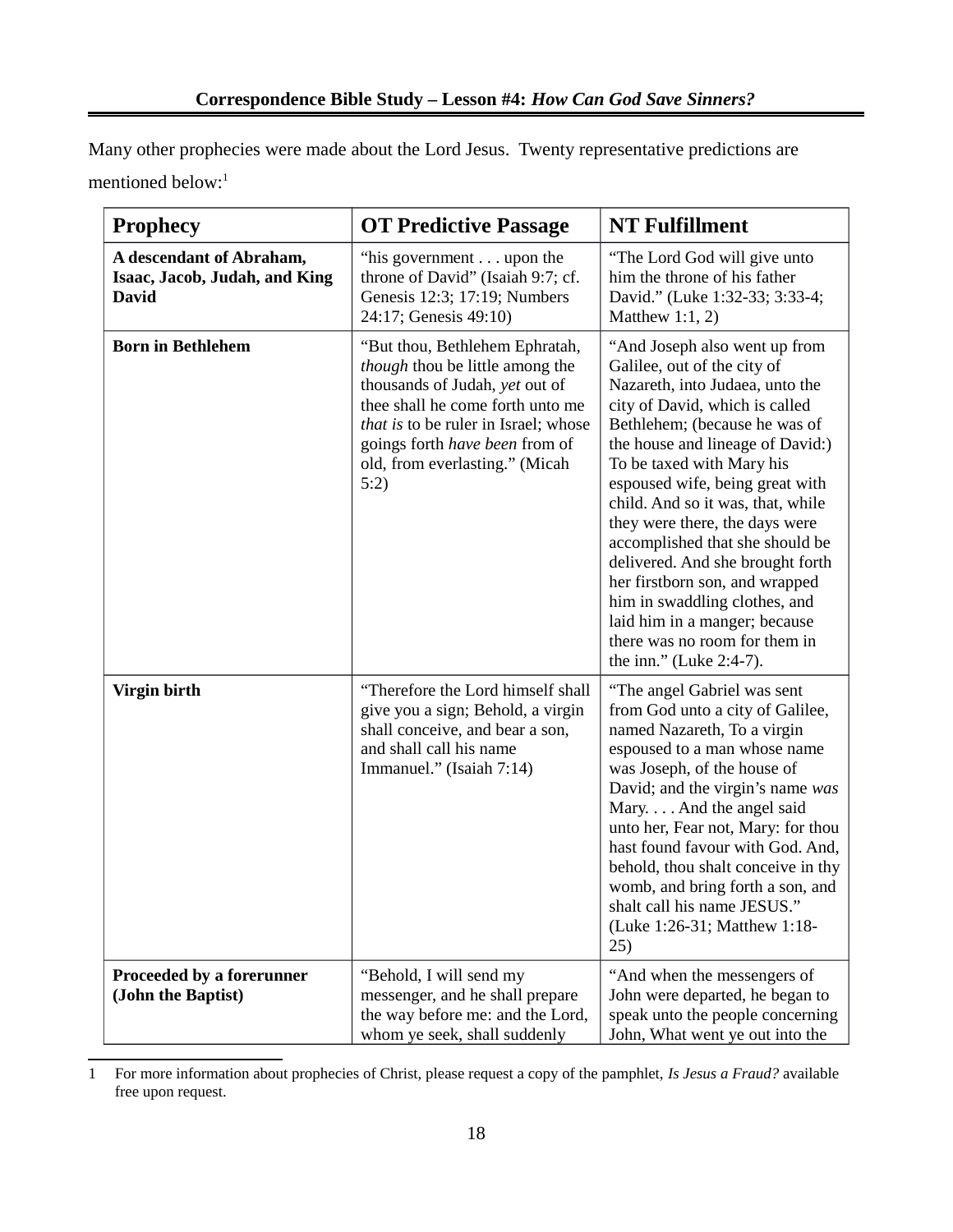|                                                                                                     | come to his temple, even the<br>messenger of the covenant,<br>whom ye delight in: behold, he<br>shall come, saith the LORD of<br>hosts." (Malachi 3:1)                                                                                                                                                                                                                                                                                                                          | wilderness for to see? A reed<br>shaken with the wind? This is<br>he, of whom it is written, Behold,<br>I send my messenger before thy<br>face, which shall prepare thy way<br>before thee." (Luke 7:24, 27)                                                                                                                                                                                                                                  |
|-----------------------------------------------------------------------------------------------------|---------------------------------------------------------------------------------------------------------------------------------------------------------------------------------------------------------------------------------------------------------------------------------------------------------------------------------------------------------------------------------------------------------------------------------------------------------------------------------|-----------------------------------------------------------------------------------------------------------------------------------------------------------------------------------------------------------------------------------------------------------------------------------------------------------------------------------------------------------------------------------------------------------------------------------------------|
| <b>Declared the Son of God</b>                                                                      | "I will declare the decree: the<br>LORD hath said unto me, Thou<br>art my Son; this day have I<br>begotten thee." (Psalm 2:7, 12;<br>Proverbs 30:4; Isaiah 9:6; Daniel<br>3:25)                                                                                                                                                                                                                                                                                                 | "And lo a voice from heaven,<br>saying, This is my beloved Son,<br>in whom I am well pleased."<br>(Matthew $3:17$ )                                                                                                                                                                                                                                                                                                                           |
| Ministry in the area of Galilee,<br>in and around the tribal land of<br><b>Zebulun and Naphtali</b> | "Nevertheless the dimness shall<br>not be such as was in her<br>vexation, when at the first he<br>lightly afflicted the land of<br>Zebulun and the land of Naphtali,<br>and afterward did more<br>grievously afflict her by the way<br>of the sea, beyond Jordan, in<br>Galilee of the nations. The<br>people that walked in darkness<br>have seen a great light: they that<br>dwell in the land of the shadow<br>of death, upon them hath the<br>light shined." (Isaiah 9:1-2) | "And leaving Nazareth, he came<br>and dwelt in Capernaum, which<br>is upon the sea coast, in the<br>borders of Zabulon and<br>Nephthalim: That it might be<br>fulfilled which was spoken by<br>Esaias the prophet, saying, The<br>land of Zabulon, and the land of<br>Nephthalim, by the way of the<br>sea, beyond Jordan, Galilee of<br>the Gentiles; The people which<br>sat in darkness saw great light."<br>(Matthew 4:13-16)             |
| A prophet                                                                                           | "The LORD thy God will raise<br>up unto thee a Prophet from the<br>midst of thee, of thy brethren,<br>like unto me [Moses]; unto him<br>ye shall hearken" (Deuteronomy<br>18:15)                                                                                                                                                                                                                                                                                                | "Then those men, when they had<br>seen the miracle that Jesus did,<br>said, This is of a truth that<br>prophet that should come into the<br>world." (John 6:14; 7:40; Luke<br>7:16; Acts 3:20-23)                                                                                                                                                                                                                                             |
| <b>Unparalleled healings</b>                                                                        | "Then the eyes of the blind shall<br>be opened, and the ears of the<br>deaf shall be unstopped. Then<br>shall the lame <i>man</i> leap as an<br>hart, and the tongue of the dumb<br>sing." (Isaiah 35:5-6; 42:7; 61:1-<br>2; Jeremiah 31:8)                                                                                                                                                                                                                                     | "And great multitudes came unto<br>him, having with them those that<br>were lame, blind, dumb, maimed,<br>and many others, and cast them<br>down at Jesus' feet; and he<br>healed them: Insomuch that the<br>multitude wondered, when they<br>saw the dumb to speak, the<br>maimed to be whole, the lame to<br>walk, and the blind to see: and<br>they glorified the God of Israel."<br>(Matthew 15:30-31; 4:23-24;<br>Luke 4:18-19; 7:19-22) |
| <b>Presentation as the Messianic</b>                                                                | "Rejoice greatly, O daughter of                                                                                                                                                                                                                                                                                                                                                                                                                                                 | "And they brought the colt to                                                                                                                                                                                                                                                                                                                                                                                                                 |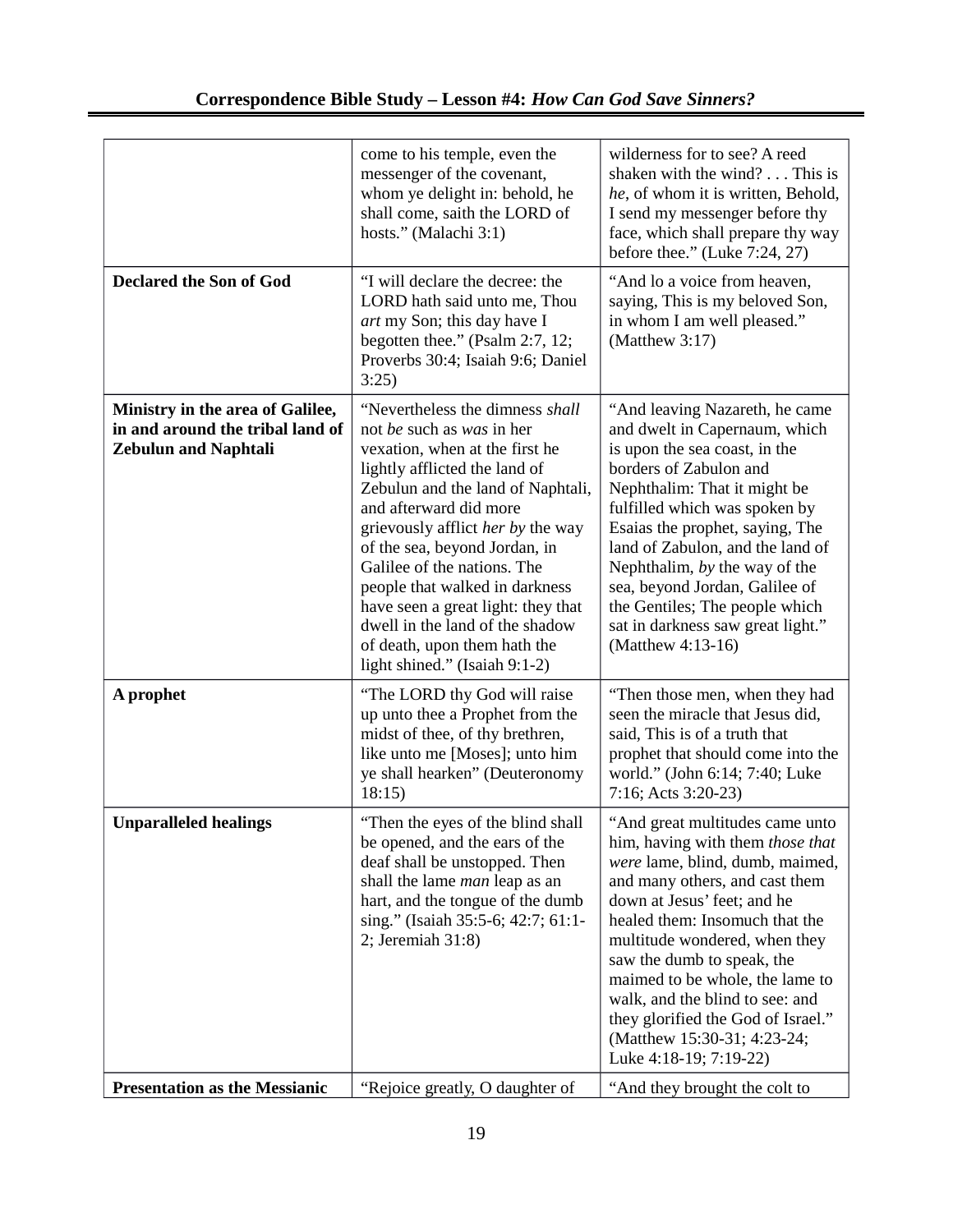| King by riding into Jerusalem<br>on a donkey                                                                                                                                                                              | Zion; shout, O daughter of<br>Jerusalem: behold, thy King<br>cometh unto thee: he is just, and<br>having salvation; lowly, and<br>riding upon an ass, and upon a<br>colt the foal of an ass."<br>(Zechariah 9:9)                                                                                                                                                                                                                                                                                                                                                                                                                     | Jesus, and cast their garments on<br>him; and he sat upon him. And<br>many spread their garments in<br>the way: and others cut down<br>branches off the trees, and<br>strawed them in the way. And<br>they that went before, and they<br>that followed, cried, saying,<br>Hosanna; Blessed is he that<br>cometh in the name of the Lord:<br>Blessed be the kingdom of our<br>father David, that cometh in the<br>name of the Lord: Hosanna in the<br>highest. And Jesus entered into<br>Jerusalem, and into the temple."<br>(Mark 11:7-11)                                                                                |
|---------------------------------------------------------------------------------------------------------------------------------------------------------------------------------------------------------------------------|--------------------------------------------------------------------------------------------------------------------------------------------------------------------------------------------------------------------------------------------------------------------------------------------------------------------------------------------------------------------------------------------------------------------------------------------------------------------------------------------------------------------------------------------------------------------------------------------------------------------------------------|---------------------------------------------------------------------------------------------------------------------------------------------------------------------------------------------------------------------------------------------------------------------------------------------------------------------------------------------------------------------------------------------------------------------------------------------------------------------------------------------------------------------------------------------------------------------------------------------------------------------------|
| <b>Presentation as the Messianic</b><br>King on March 30, A. D. 33,<br>followed by His substitutionary<br>death and the destruction of<br><b>Jerusalem by the Romans for</b><br>rejecting Him (fulfilled in A. D.<br>70). | "Know therefore and understand,<br>that from the going forth of the<br>commandment to restore and to<br>build Jerusalem unto the Messiah<br>the Prince shall be seven weeks,<br>and threescore and two weeks:<br>the street shall be built again, and<br>the wall, even in troublous times.<br>And after threescore and two<br>weeks shall Messiah be cut off,<br>but not for himself: and the<br>people of the prince that shall<br>come shall destroy the city and<br>the sanctuary; and the end<br>thereof shall be with a flood, and<br>unto the end of the war<br>desolations are determined."<br>(Daniel 9:25-26) <sup>2</sup> | "And when he was come near, he<br>beheld the city, and wept over it,<br>Saying, If thou hadst known,<br>even thou, at least in this thy day,<br>the things which belong unto thy<br>peace! but now they are hid from<br>thine eyes. For the days shall<br>come upon thee, that thine<br>enemies shall cast a trench about<br>thee, and compass thee round,<br>and keep thee in on every side,<br>And shall lay thee even with the<br>ground, and thy children within<br>thee; and they shall not leave in<br>thee one stone upon another;<br>because thou knewest not the<br>time of thy visitation." (Luke<br>$19:41-44$ |
| Betrayed by a close friend                                                                                                                                                                                                | "Yea, mine own familiar friend,<br>in whom I trusted, which did eat<br>of my bread, hath lifted up his<br>heel against me." (Psalm 41:9)                                                                                                                                                                                                                                                                                                                                                                                                                                                                                             | "And while he yet spake, behold<br>a multitude, and he that was<br>called Judas, one of the twelve,<br>went before them, and drew near<br>unto Jesus to kiss him. But Jesus<br>said unto him, Judas, betrayest<br>thou the Son of man with a<br>kiss?" (Luke 22:47-48)                                                                                                                                                                                                                                                                                                                                                    |
| Betrayed for thirty pieces of<br>silver, which was later used to                                                                                                                                                          | "And I said unto them, If ye<br>think good, give me my price;                                                                                                                                                                                                                                                                                                                                                                                                                                                                                                                                                                        | "Then one of the twelve, called<br>Judas Iscariot, went unto the                                                                                                                                                                                                                                                                                                                                                                                                                                                                                                                                                          |

<span id="page-19-0"></span><sup>2</sup> For more information about this complex prophecy, please request a free copy of our booklet *The Book of Daniel: Proof that the Bible is the Word of the Living God*, or download the booklet at http://faithsaves.net/daniel/.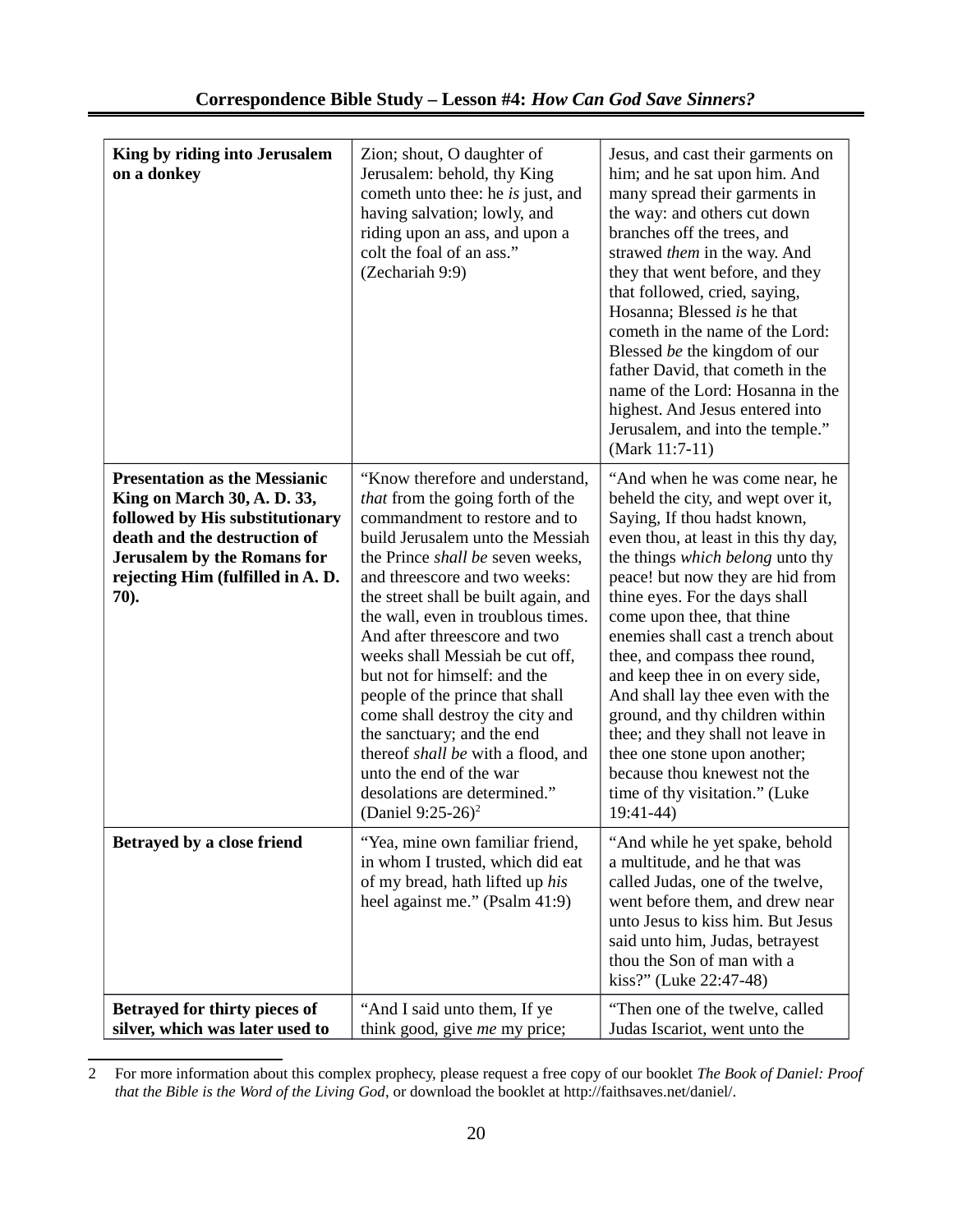| purchase a potter's field, after<br>being cast down in the temple | and if not, forbear. So they<br>weighed for my price thirty<br>pieces of silver. And the LORD<br>said unto me, Cast it unto the<br>potter: a goodly price that I was<br>prised [priced] at of them. And I<br>took the thirty pieces of silver,<br>and cast them to the potter in the<br>house of the LORD." (Zechariah<br>$11:12-13$ | chief priests, And said unto them,<br>What will ye give me, and I will<br>deliver him unto you? And they<br>covenanted with him for thirty<br>pieces of silver. Judas, which<br>had betrayed him, when he saw<br>that he was condemned, repented<br>himself, and brought again the<br>thirty pieces of silver to the chief<br>priests and elders, Saying, I have<br>sinned in that I have betrayed the<br>innocent blood. And they said,<br>What is that to us? see thou to<br>that. And he cast down the pieces<br>of silver in the temple, and<br>departed, and went and hanged<br>himself. And the chief priests<br>took the silver pieces, and said, It<br>is not lawful for to put them into<br>the treasury, because it is the<br>price of blood. And they took<br>counsel, and bought with them<br>the potter's field, to bury<br>strangers in." (Matthew 26:14-<br>$15; 27:3-7$ |
|-------------------------------------------------------------------|--------------------------------------------------------------------------------------------------------------------------------------------------------------------------------------------------------------------------------------------------------------------------------------------------------------------------------------|-----------------------------------------------------------------------------------------------------------------------------------------------------------------------------------------------------------------------------------------------------------------------------------------------------------------------------------------------------------------------------------------------------------------------------------------------------------------------------------------------------------------------------------------------------------------------------------------------------------------------------------------------------------------------------------------------------------------------------------------------------------------------------------------------------------------------------------------------------------------------------------------|
| <b>Accused by false witnesses</b>                                 | "False witnesses did rise up; they<br>laid to my charge things that I<br>knew not." (Psalm 35:11)                                                                                                                                                                                                                                    | "And there arose certain, and<br>bare false witness against him,<br>saying, We heard him say, I will<br>destroy this temple that is made<br>with hands, and within three days<br>I will build another made without<br>hands." (Mark 14:57-58)                                                                                                                                                                                                                                                                                                                                                                                                                                                                                                                                                                                                                                           |
| <b>Scorned and mocked</b>                                         | "All they that see me laugh me to<br>scorn: they shoot out the lip, they<br>shake the head, saying, He<br>trusted on the LORD that he<br>would deliver him: let him<br>deliver him, seeing he delighted<br>in him." (Psalm 22:7-8)                                                                                                   | "And they that passed by reviled<br>him, wagging their heads.<br>Likewise also the chief priests<br>mocking him, with the scribes<br>and elders, said, The thieves<br>also, which were crucified with<br>him, cast the same in his teeth."<br>(Matthew 27:39-44)                                                                                                                                                                                                                                                                                                                                                                                                                                                                                                                                                                                                                        |
| Spat upon and smitten                                             | "I gave my back to the smiters,<br>and my cheeks to them that<br>plucked off the hair: I hid not my<br>face from shame and spitting."<br>(Isaiah 50:6)                                                                                                                                                                               | "Then did they spit in his face,<br>and buffeted him; and others<br>smote him with the palms of their<br>hands, Saying, Prophesy unto us,<br>thou Christ, Who is he that smote<br>thee?" (Matthew 26:67-68)                                                                                                                                                                                                                                                                                                                                                                                                                                                                                                                                                                                                                                                                             |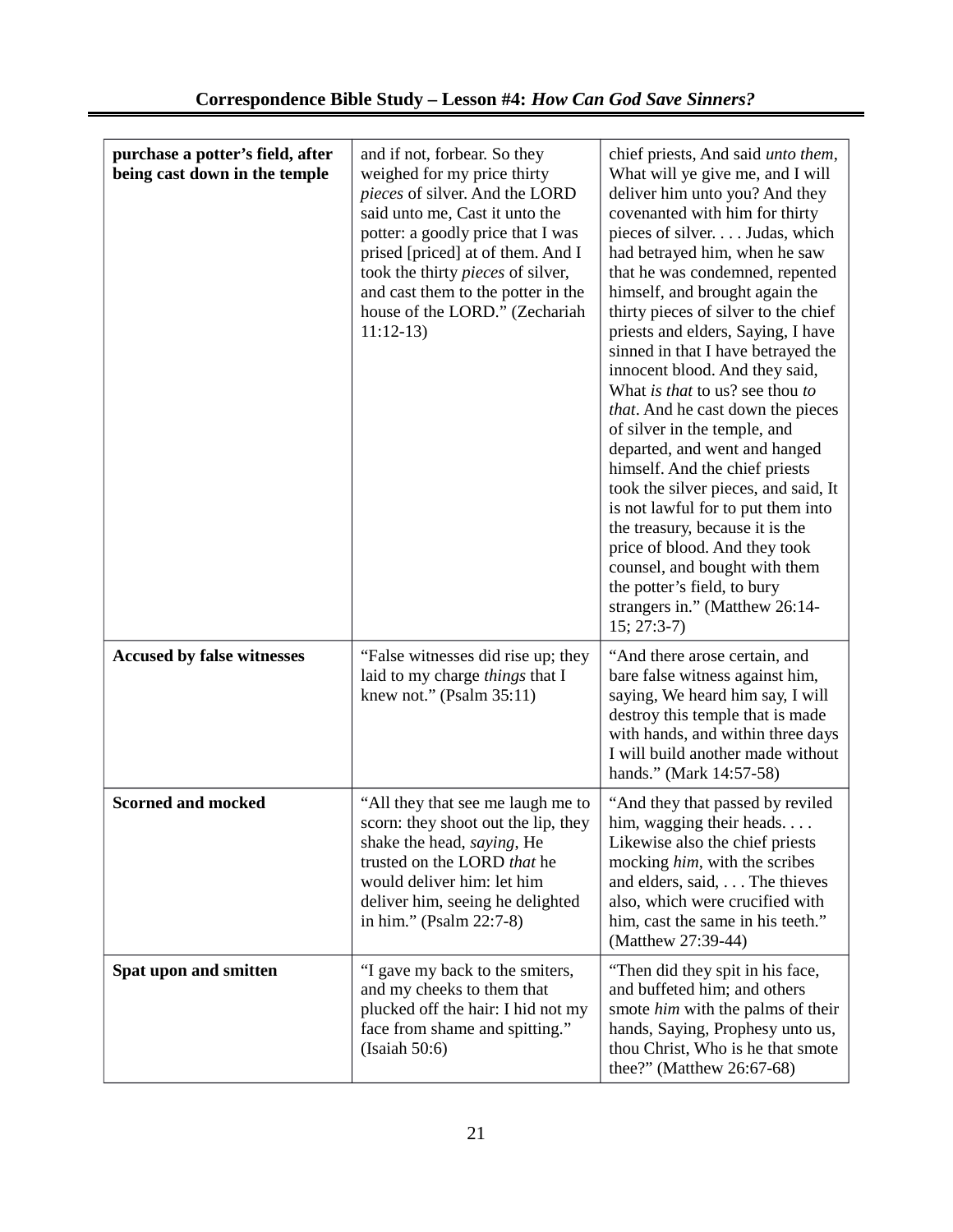| <b>Pierced through hands and feet</b>                                               | "For dogs have compassed me:<br>the assembly of the wicked have<br>inclosed me: they pierced my<br>hands and my feet." (Psalm<br>22:16; cf. Zechariah 12:10)                                                                                          | "Except I shall see in his hands<br>the print of the nails, and put my<br>finger into the print of the nails,<br>and thrust my hand into his side,<br>I will not believe. Then saith<br>he Reach hither thy finger,<br>and behold my hands; and reach<br>hither thy hand, and thrust it into<br>my side: and be not faithless, but<br>believing." (John 20:25, 27; cf.<br>19:18                                                                                                                                                                                                      |
|-------------------------------------------------------------------------------------|-------------------------------------------------------------------------------------------------------------------------------------------------------------------------------------------------------------------------------------------------------|--------------------------------------------------------------------------------------------------------------------------------------------------------------------------------------------------------------------------------------------------------------------------------------------------------------------------------------------------------------------------------------------------------------------------------------------------------------------------------------------------------------------------------------------------------------------------------------|
| <b>Executioners gambled for His</b><br>garment                                      | "They part my garments among<br>them, and cast lots upon my<br>vesture." (Psalm 22:18)                                                                                                                                                                | "And when they had crucified<br>him, they parted his garments,<br>casting lots upon them, what<br>every man should take." (Mark<br>15:24)                                                                                                                                                                                                                                                                                                                                                                                                                                            |
| <b>Forsaken by God</b>                                                              | "My God, my God, why hast<br>thou forsaken me? why art thou<br>so far from helping me, and from<br>the words of my roaring?"<br>(Psalm 22:1)                                                                                                          | "And about the ninth hour Jesus<br>cried with a loud voice, saying,<br>Eli, Eli, lama sabachthani? that is<br>to say, My God, my God, why<br>hast thou forsaken me?"<br>(Matthew 27:46)                                                                                                                                                                                                                                                                                                                                                                                              |
| No bones broken                                                                     | "He keepeth all his bones: not<br>one of them is broken." (Psalm<br>34:20                                                                                                                                                                             | "The Jews therefore, because it<br>was the preparation, that the<br>bodies should not remain upon<br>the cross on the sabbath day<br>besought Pilate that their legs<br>might be broken, and that they<br>might be taken away. Then came<br>the soldiers, and brake the legs of<br>the first, and of the other which<br>was crucified with him. But<br>when they came to Jesus, and<br>saw that he was dead already,<br>they brake not his legs For<br>these things were done, that the<br>scripture should be fulfilled, A<br>bone of him shall not be broken.<br>$(John 19:31-36)$ |
| <b>Resurrection from the dead</b><br>and ascension to God's right<br>hand in heaven | "For thou wilt not leave my soul<br>in hell; neither wilt thou suffer<br>thine Holy One to see corruption.<br>Thou wilt shew me the path of<br>life: in thy presence is fulness of<br>joy; at thy right hand there are<br>pleasures for evermore. But | "And he saith unto them, Be not<br>affrighted: Ye seek Jesus of<br>Nazareth, which was crucified:<br>he is risen; he is not here: behold<br>the place where they laid<br>him. he was received up into<br>heaven, and sat on the right hand                                                                                                                                                                                                                                                                                                                                           |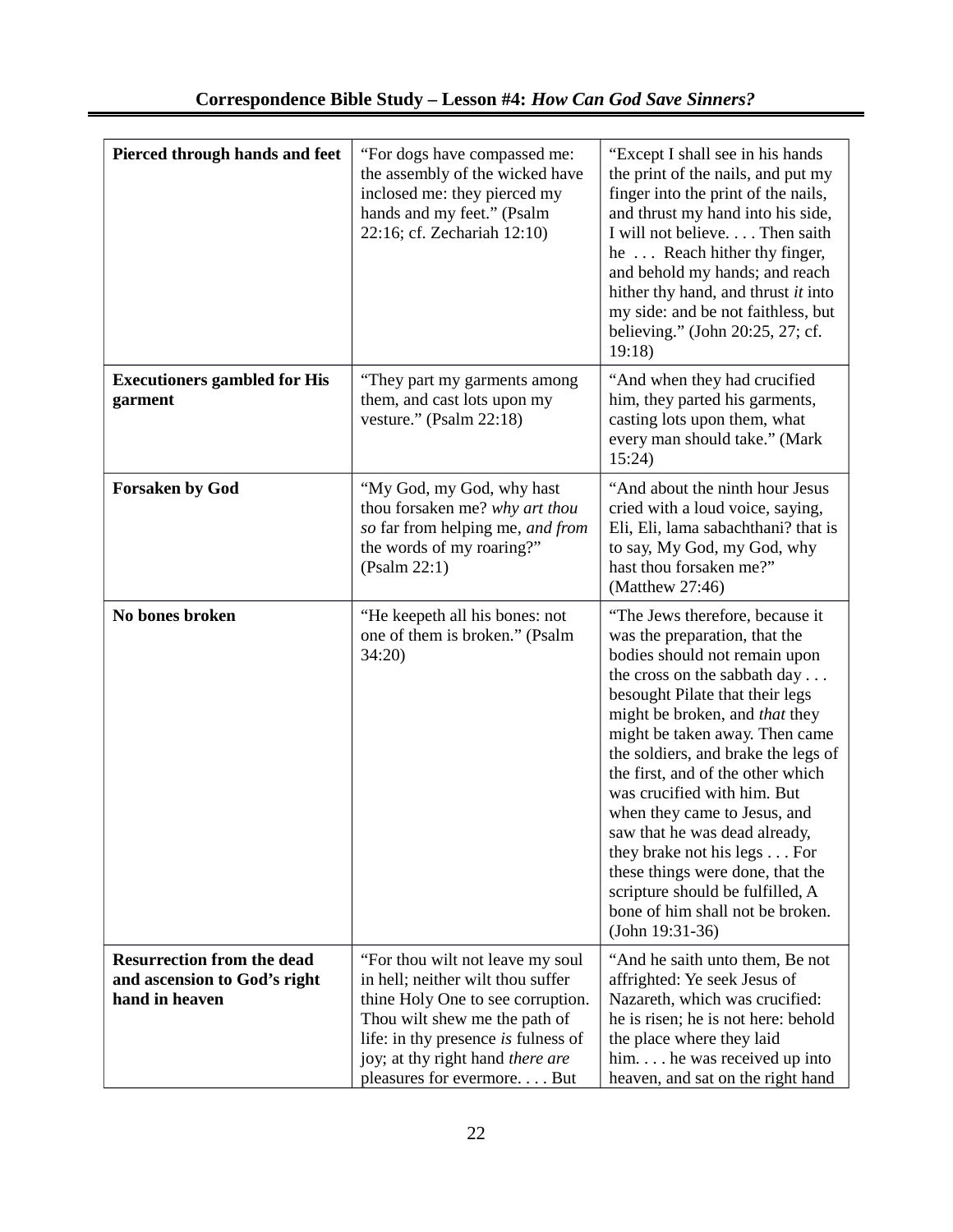|  | God will redeem my soul from<br>the power of the grave: for he<br>shall receive me. Thou hast<br>ascended on high, thou hast led<br>captivity captive: thou hast<br>received gifts for men; yea, for<br>the rebellious also, that the<br>LORD God might dwell among<br>them." (Psalm 16:10-11; 49:15;<br>68:18, cf. Psalm 110:1; Isaiah<br>$53:10-12$ | of God." (Mark 16:6, 19;<br>Ephesians 4:8; Hebrews 12:2) |
|--|-------------------------------------------------------------------------------------------------------------------------------------------------------------------------------------------------------------------------------------------------------------------------------------------------------------------------------------------------------|----------------------------------------------------------|
|--|-------------------------------------------------------------------------------------------------------------------------------------------------------------------------------------------------------------------------------------------------------------------------------------------------------------------------------------------------------|----------------------------------------------------------|

Truly, the Lord Jesus is He "of whom Moses in the law, and the prophets, did write" (John 1:45; cf. 5:46; Luke 24:27, 44)!

## **The result of the gospel:**

## **"I declare unto you the gospel . . . by which also ye are saved" (1 Corinthians 15:1-2)**

The gospel, the fact of Christ's death, burial, and resurrection, according to the scriptures, is the basis of the salvation of sinners. The Lord Jesus brings His people a vast number of benefits by means of His death and resurrection on their behalf. Some of the most important are:

• *Adoption.* Galatians 4:4-7 reads, "But when the fulness of the time was come, God sent forth his Son, made of a woman, made under the law, to redeem them that were under the law, that we might receive the  $\frac{1}{\sqrt{2}}$   $\frac{1}{\sqrt{2}}$   $\frac{1}{\sqrt{2}}$  of  $\frac{1}{\sqrt{2}}$  and because ye are sons, God hath sent forth the Spirit of his Son into your hearts, crying, Abba [a tender word for "Father"], Father. Wherefore thou art no more a servant, but a  $\frac{1}{1}$   $\frac{1}{1}$  and if a son, then an  $\frac{1}{1}$   $\frac{1}{1}$ of God through Christ." The Lord says to those lost in sin, "Ye are of your father the devil" (John 8:44), for they are "child[ren] of the devil" (Acts 13:10) and "children of disobedience . . . children of wrath" (Ephesians 2:2-3). However, when one is redeemed, he becomes God's child (John 1:12-13), the object of the tender care of his loving heavenly Father, and one who will, through Jesus Christ, "inherit all things" (Revelation 21:7), for all of eternity! The Holy Spirit indwells the adopted sons of God (Romans 8:14-15), and He "beareth witness with our spirit, that we are the children of God" (Romans 8:16). This indwelling gives the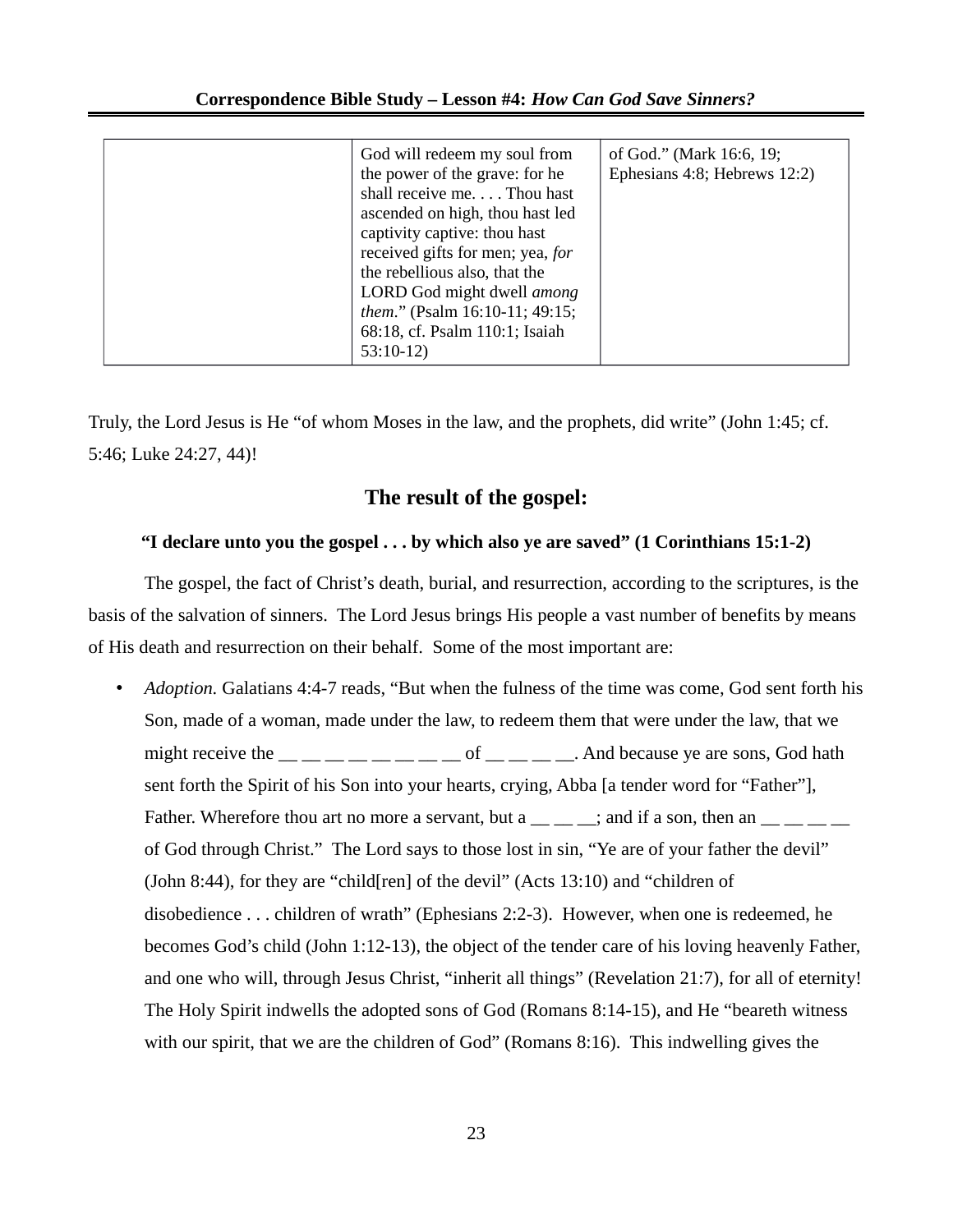adopted inestimable comfort now, and is a guarantee of their future resurrection to eternal glory (Romans 8:23).

• *Justification.* Romans 5:1 reads, "Therefore being \_\_ \_ \_ \_ \_ \_ \_ \_ \_ \_ \_ by faith, we have peace with God through our Lord Jesus Christ." Justification, to be "declared righteous," is a judicial act where God pardons the sins of, and accounts and accepts as righteous, all believers, not because of anything worked in them, or done by them, but for Christ's sake alone, by crediting to them His righteousness. We cannot be justified by our own righteous actions, for "all our righteousnesses *are* as filthy rags" (Isaiah 64:6), but in the act of justification, God, the blood of His Son having washed our sins away, gives us Jesus' righteousness instead, so we are "covered . . . with the robe of [Christ's] righteousness" (Isaiah 61:10). God's people are made "the righteousness of God in [Christ]," (2 Corinthians 5:21). God's Law demands not only absolute freedom from all sin, but perfect obedience; one must not only have done nothing wrong, but must have actively fulfilled all of the Law's commands. This requirement is met in justification. Christ died so we would not need to die for our sins; He paid our penalty so we would not need to pay it, and He lived a sinless life so that God could reckon to the justified His Son's perfect obedience. Having accounted Christ's righteousness to His people, God can treat them as if they had never sinned but had instead perfectly obeyed His Law their entire lives! This reckoning of sinners righteous is not based upon anything they have done, are doing, or will do; "God imputeth [credits/accounts] righteousness  $\cdots$ 

(Romans 4:6); "to him that worketh  $\_\_\_\_$ , but believeth on him that justifieth the  $\mu_{\text{max}} = 1$  and  $\mu_{\text{max}} = 1$ , his faith is counted for righteousness" (Romans 4:5). In the justification of sinners by means of Christ's redemption, "Mercy and truth are met together; righteousness and peace have kissed *each other*" (Psalm 85:10); not only does God's mercy require that the justified enter into eternal glory, but His justice likewise demands it. The Law being satisfied, the same inflexible holiness that had previously necessitated their condemnation as sinners now requires that they receive eternal life. Since God has declared them righteous, they can, rejoicing, ask, "Who shall lay any thing to the charge of God's elect [those He has chosen to save]? *It is*  $\qquad$  \_\_ that  $\qquad$  \_\_ \_\_ \_\_ \_\_ \_\_ \_\_ \_\_ . Who *is* he that condemneth? (Romans 8:33-34). The Judge has declared them holy and sinless. No one can say otherwise!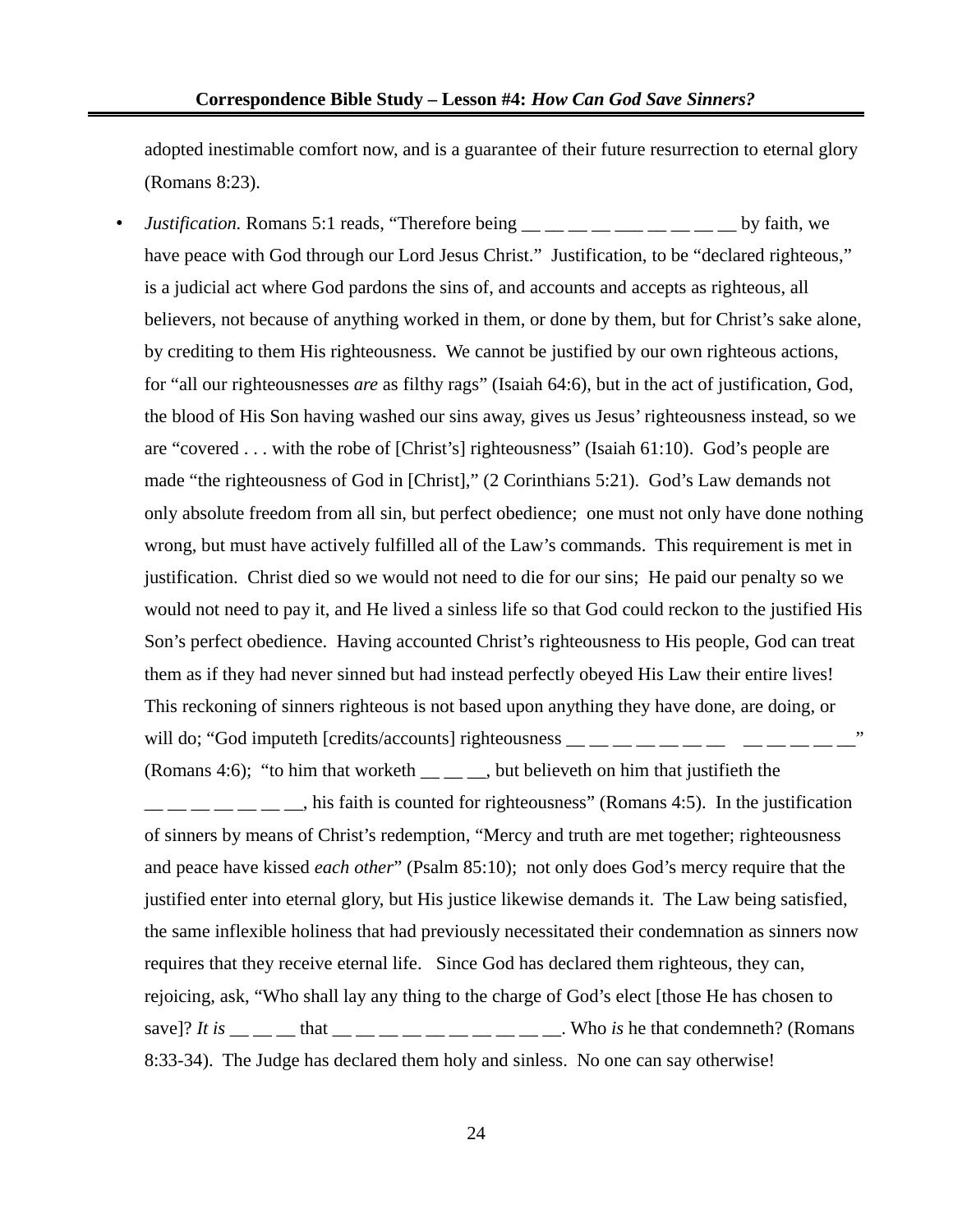- *Reconciliation*. Romans 5:10 reads, "For if, when we were \_\_ \_ \_ \_ \_ \_ \_ \_ \_ we were  $\frac{1}{2}$   $\frac{1}{2}$   $\frac{1}{2}$   $\frac{1}{2}$   $\frac{1}{2}$  to God by the  $\frac{1}{2}$   $\frac{1}{2}$   $\frac{1}{2}$  of his Son, much more, being reconciled, we shall be  $\frac{1}{1-\frac{1}{1-\frac{1}{1-\frac{1}{1-\frac{1}{1-\frac{1}{1-\frac{1}{1-\frac{1}{1-\frac{1}{1-\frac{1}{1-\frac{1}{1-\frac{1}{1-\frac{1}{1-\frac{1}{1-\frac{1}{1-\frac{1}{1-\frac{1}{1-\frac{1}{1-\frac{1}{1-\frac{1}{1-\frac{1}{1-\frac{1}{1-\frac{1}{1-\frac{1}{1-\frac{1}{1-\frac{1}{1-\frac{1}{1-\frac{1}{1-\frac{1}{1-\frac{1}{1-\frac{1}{1-\frac{1}{1-\frac{1$ death, he is God's enemy—God is against the sinner because of his sin, and the sinner is against God because He is holy. However, by means of the death of the Lord Jesus, the justified are brought into fellowship with the Father; no longer are they enemies, but they are God's friends, indeed, His dearly beloved children. This is what reconciliation accomplishes. God, "in Christ, [was] reconciling the world unto himself, not imputing their trespasses unto them" (2 Corinthians 5:19). Having been restored to a right relation to God, the saved also desire to walk with Him. This relates to the next benefit of Christ's death, sanctification.
- *Sanctification.* Hebrews 13:12 reads, "Wherefore Jesus also, that he might

 $\frac{1}{1}$   $\frac{1}{1}$   $\frac{1}{1}$   $\frac{1}{1}$   $\frac{1}{1}$  the people with his own blood, suffered without [outside of] the gate." To be sanctified is to be set apart, to be separated from the world and consecrated to God. It is related to the word *holy*. Christ sanctifies His people positionally and practically. Positional sanctification is the one-time event of being set apart as one who belongs to God. This positional sanctification happens at the same moment as justification and reconciliation; when one is transformed from a child of the devil into a child of God, he is permanently set apart as one of the heavenly Father's own. Hebrews 10:10 tells us that the justified "are

 $\frac{1}{1-\frac{1}{1-\frac{1}{1-\frac{1}{1-\frac{1}{1-\frac{1}{1-\frac{1}{1-\frac{1}{1-\frac{1}{1-\frac{1}{1-\frac{1}{1-\frac{1}{1-\frac{1}{1-\frac{1}{1-\frac{1}{1-\frac{1}{1-\frac{1}{1-\frac{1}{1-\frac{1}{1-\frac{1}{1-\frac{1}{1-\frac{1}{1-\frac{1}{1-\frac{1}{1-\frac{1}{1-\frac{1}{1-\frac{1}{1-\frac{1}{1-\frac{1}{1-\frac{1}{1-\frac{1}{1-\frac{1}{1-\frac{1}{1-\frac{1}{1-\frac{1}{1-\frac{1}{1-\frac{1}{$ while Hebrews 10:14 states that "by one offering he hath perfected for ever them that are  $\frac{1}{2}$   $\frac{1}{2}$   $\frac{1}{2}$   $\frac{1}{2}$   $\frac{1}{2}$   $\frac{1}{2}$   $\frac{1}{2}$   $\frac{1}{2}$  The Son of God's death is the righteous basis upon which God eternally saves all those who belong to Him. Practical sanctification is day-to-day growth in holiness, through which God makes His chosen ones more and more like the Lord Jesus, more separated from sin, and more conformed to His will. The Holy Spirit works this kind of sanctification within the justified over the course of their whole lives. The Lord Jesus, the great High Priest, prayed that those He represented would be made holy through the Word of God, requesting of the Father, " $\frac{1}{2}$   $\frac{1}{2}$   $\frac{1}{2}$   $\frac{1}{2}$   $\frac{1}{2}$   $\frac{1}{2}$   $\frac{1}{2}$  them through thy truth: thy word is truth" (John 17:17). Those who have been positionally sanctified will grow in practical godliness, for "now being made  $\_\_\_\_\_\_$  from  $\_\_\_\_\_$  and become  $\_\_\_\_\_\_\_\_\_\_$   $\_\_\_\_\_$  to God, ye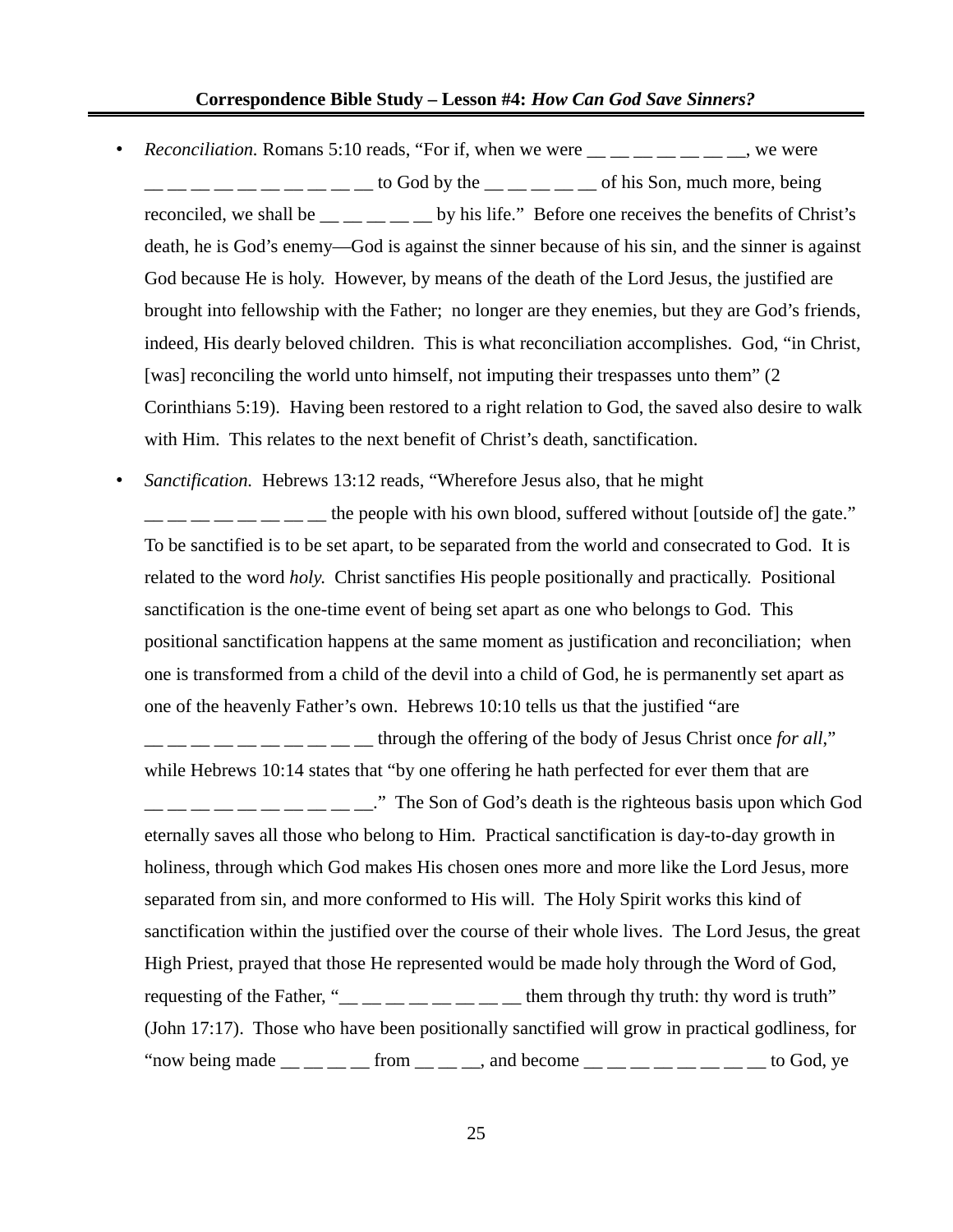have your fruit unto  $\frac{1}{\frac{1}{2}}$   $\frac{1}{\frac{1}{2}}$   $\frac{1}{\frac{1}{2}}$  and the end everlasting life" (Romans 6:22). The word "saint" means "holy/consecrated/set-apart one," and it refers to every born-again person, all those adopted into God's family (1 Corinthians 1:2; Colossians 1:2).<sup>[3](#page-25-0)</sup> The saints enjoy both positional and practical sanctification; they became God's possession when they entered His family, and their lives are characterized by holiness and purity. Without the Savior's death, no sinner could become God's peculiar treasure in positional sanctification, nor be freed from bondage to sin to walk in God's ways in practical sanctification. The work of Christ in the gospel also secures the saints a holy eternity, one set apart to God and entirely free from the presence of sin—their glorification is a future certainty.

• *Glorification.* Hebrews 2:10 states, "For it became him, for whom *are* all things, and by whom *are* all things, in bringing many sons unto \_\_ \_ \_ \_ \_ \_, to make the captain of their salvation perfect through sufferings." The saints are not only currently set apart as God's own, and growing in holiness, but they will be forever separated from sin, made perfectly holy. They will then enjoy eternal glory dwelling in the presence of the glorious God. At the resurrection they will be "raised in glory" (1 Corinthian 15:43). The Lord Jesus Christ rose from the dead and ascended into heaven with a glorified, spiritual body (Revelation 1:10-20), and God's people can say their "conversation is in heaven; from whence also we look for the Saviour, the Lord Jesus Christ: Who shall  $\_\_\_\_\_\_\_\_\_$  our  $\_\_\_\_\_\_\_$  body, that it may be fashioned like unto his  $\frac{m}{m}$   $\frac{m}{m}$   $\frac{m}{m}$   $\frac{m}{m}$   $\frac{m}{m}$   $\frac{m}{m}$  according to the working whereby he is able even to subdue all things unto himself" (Philippians 3:20-21). "When he shall appear, we shall be like him; for we shall see him as he is" (1 John 3:2). With glorious, resurrected bodies, "the righteous [will] shine as the sun in the kingdom of their Father" (Matthew 13:43), who will make "known the riches of his glory on the vessels of mercy [the redeemed], which he had afore prepared unto glory" (Rom 9:23). They will reign forever with Christ, obtaining a "far more exceeding *and* eternal weight of glory" than the "light affliction, which is but for a moment" (2 Corinthians 4:17) which they endure in this life. How does all the glory of this life fade away into nothing in comparison! Surely is it more important to enter into the glorious kingdom of God than to have anything, or everything, this life can offer! God "called [the reconciled] by our gospel, to the obtaining of the glory of our Lord Jesus Christ" (2

<span id="page-25-0"></span><sup>3</sup> As mentioned in Bible study #3, every born-again person is a saint.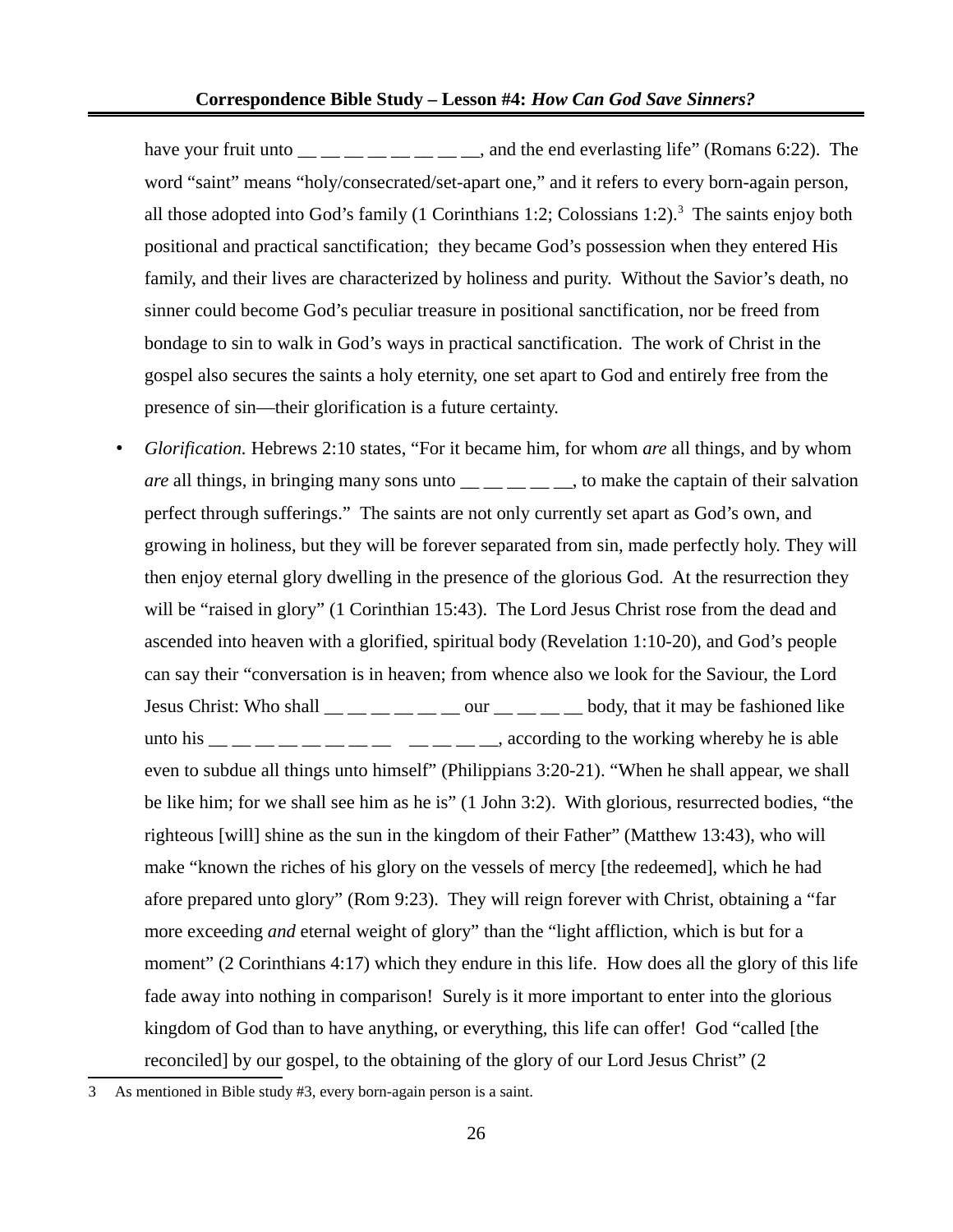Thessalonians 2:14) by means of "Christ, *who is* our life" (Colossians 3:4); the "riches of the glory of this mystery . . . is Christ in you, the hope of glory" (Colossians 1:27). The elect are "heirs of God, and joint-heirs with Christ . . . glorified together" with Him (Romans 8:17). The saints will be glorified because of their eternal, unbreakable union with their glorious God and Savior, Jesus Christ.

Every benefit the redeemed will receive in eternal glory is based on the fact that they are "in Christ" they receive every grace, mercy, and blessing because of their spiritual union with the Son of God. First Corinthians 1:30 states that they are " $\frac{m}{m}$   $\frac{m}{m}$   $\frac{m}{m}$   $\frac{m}{m}$   $\frac{m}{m}$   $\frac{m}{m}$   $\frac{m}{m}$   $\frac{m}{m}$  who of God is made unto [them] wisdom, and righteousness, and sanctification, and redemption." God "hath blessed [them] with  $\_\_\_\_$  spiritual blessings in heavenly *places*  $\_\_\_\_$   $\_\_\_\_\_$   $\_\_\_\_$  (Ephesians 1:3). Since the saints are in Christ, Romans 8:32 can ask, "He that spared not his own \_\_\_ \_\_ \_, but delivered him up for us all, how shall he not  $\_\_\_\_\_\_\_\_\_\_\_\$  also freely give us  $\_\_\_\_\_\_\_\_\_\$ **\_\_ \_\_ \_\_ \_\_ ^** Jesus Christ is infinitely more precious than all the universe, greater than the totality of all that has ever existed, or that will exist, in the kingdom of God—if the Father gives us Him, then God will by no means withhold adoption, justification, sanctification, and glorification from us. Despite their immeasurable value, they are all together as nothing compared to the Gift of Gifts, the only begotten Son of God.

## **Conclusion:**

#### **The gospel of Jesus Christ saves**

We asked, at the beginning of this study, how the righteous God could save sinners. We have now discovered the answer—God can save the guilty by means of the redemptive work of His Son, Jesus Christ. The Lord Jesus, who was from eternity fully God, became fully Man, and entered the world to deliver us from our sins. He is *Jesus*, Jehovah-Savior. He is *Christ*, the Ruler predicted throughout the Old Testament who would come to save and rule the world. He is *Lord*, the absolute Master and Sovereign of all, and One who is Himself God. He is *Savior*, delivering His people from the *penalty* of sin, eternal damnation; the *power* of sin, its rule and control; and ultimately from the *presence* of sin, for Christ's chosen will live with Him forever in His eternal kingdom. He also is the *Mediator*, the only go-between who can bring us to the Father. His mediation is manifested in three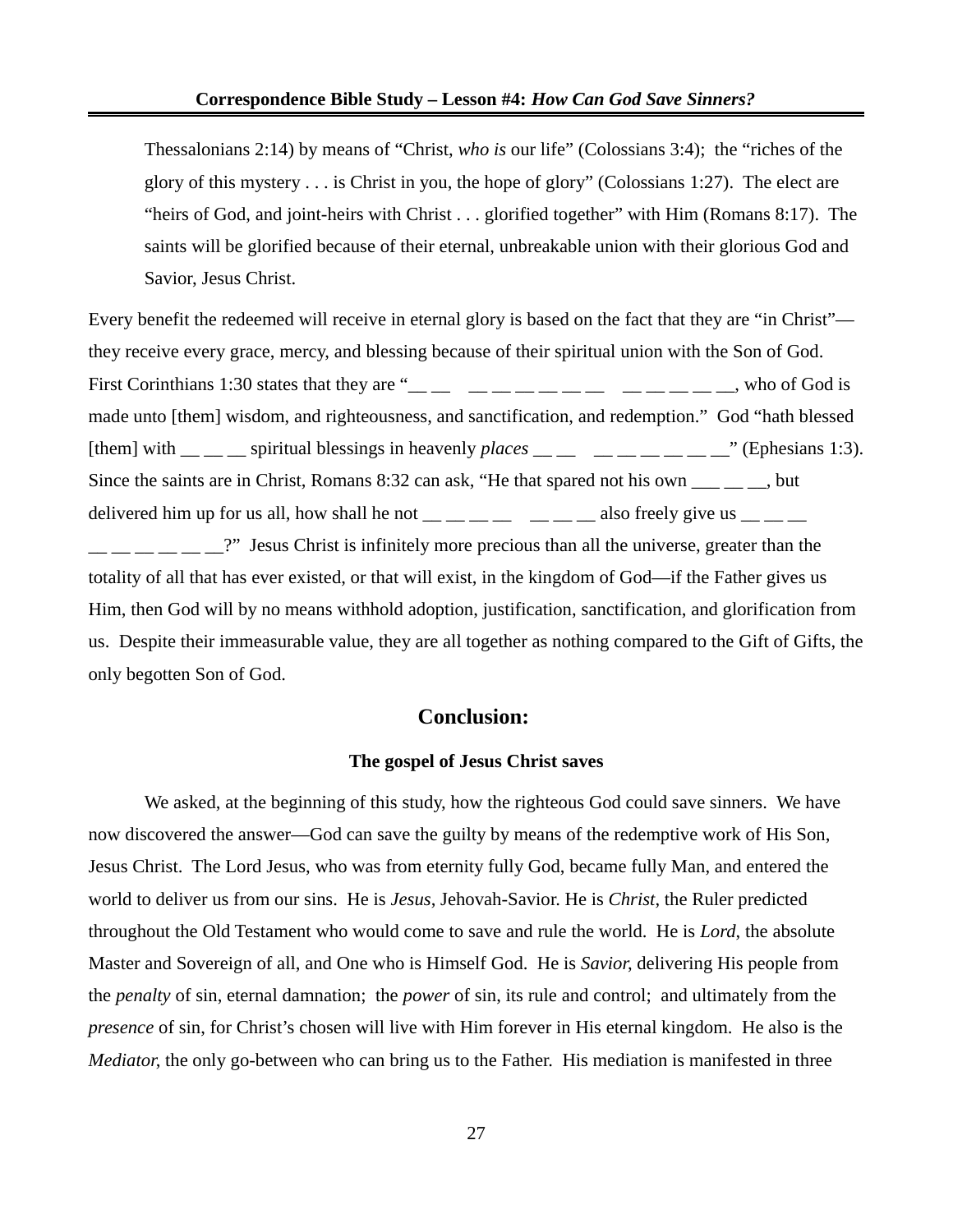offices. As *Prophet*, he reveals the will of God and speaks the Word of God. As *Priest*, He reconciles His people to God on the basis of His sacrifice of Himself and effectually intercedes for them before the Father. As *King*, He rules, in accordance with His eternal good pleasure, over the current invisible kingdom of all the saints, over His church, and, upon His return, over the world.

This One, the boundlessly glorious Son of God, was sent into the world to die for our sins. His death was *sacrificial*, a payment to the Father for the sins of the world, and *substitutionary*, for He endured the judgment of God in our place, that by taking our penalty we might receive His righteousness. His death is also both *propitiatory*, since it forever appeases God's wrath, and *complete*, for His perfect sacrifice is absolutely sufficient to save to the uttermost. Having died this incomparably valuable death, he was buried, and rose again on the third day, demonstrating God's satisfaction with His sacrifice and vindicating His claims. He then ascended to the right hand of the Father, from whence He will soon return to judge and rule the earth. We also saw that the Lord Jesus was predicted with astonishing accuracy in numerous Old Testament prophecies.

Christ's saving work brings salvation to His own. They are *adopted* into God's family, becoming His children, and securing a blessed eternity. They are *justified*, having Christ's righteousness credited to them, and so are counted perfectly obedient and holy before the Law of God for their crucified Savior's sake. They are *reconciled*, brought back into fellowship and peace with God. They are *sanctified*, set apart as God's own, and led into the paths of holiness. Finally, they wait expectantly for their *glorification*, the everlasting honor and exaltation they will possess in their resurrected state. All of this results from their identification with the Lord Jesus, their standing "in Christ."

We have seen that 1 Corinthians 15:1-4 defines "the gospel . . . by which also ye are saved . . . [as] that Christ died for our sins according to the scriptures, and that he was buried, and that he rose again the third day according to the Scriptures." In this passage, the apostle Paul informs the church at Corinth that this "gospel, which I preached unto you . . . [is that] which also ye have received, and wherein ye stand" (1 Corinthians 15:1). How does someone receive the benefits of the gospel? How can you, personally, appropriate the benefits of Christ and His saving work, and be given eternal life? This is the subject of our next study—*How Do I Receive the Gospel?*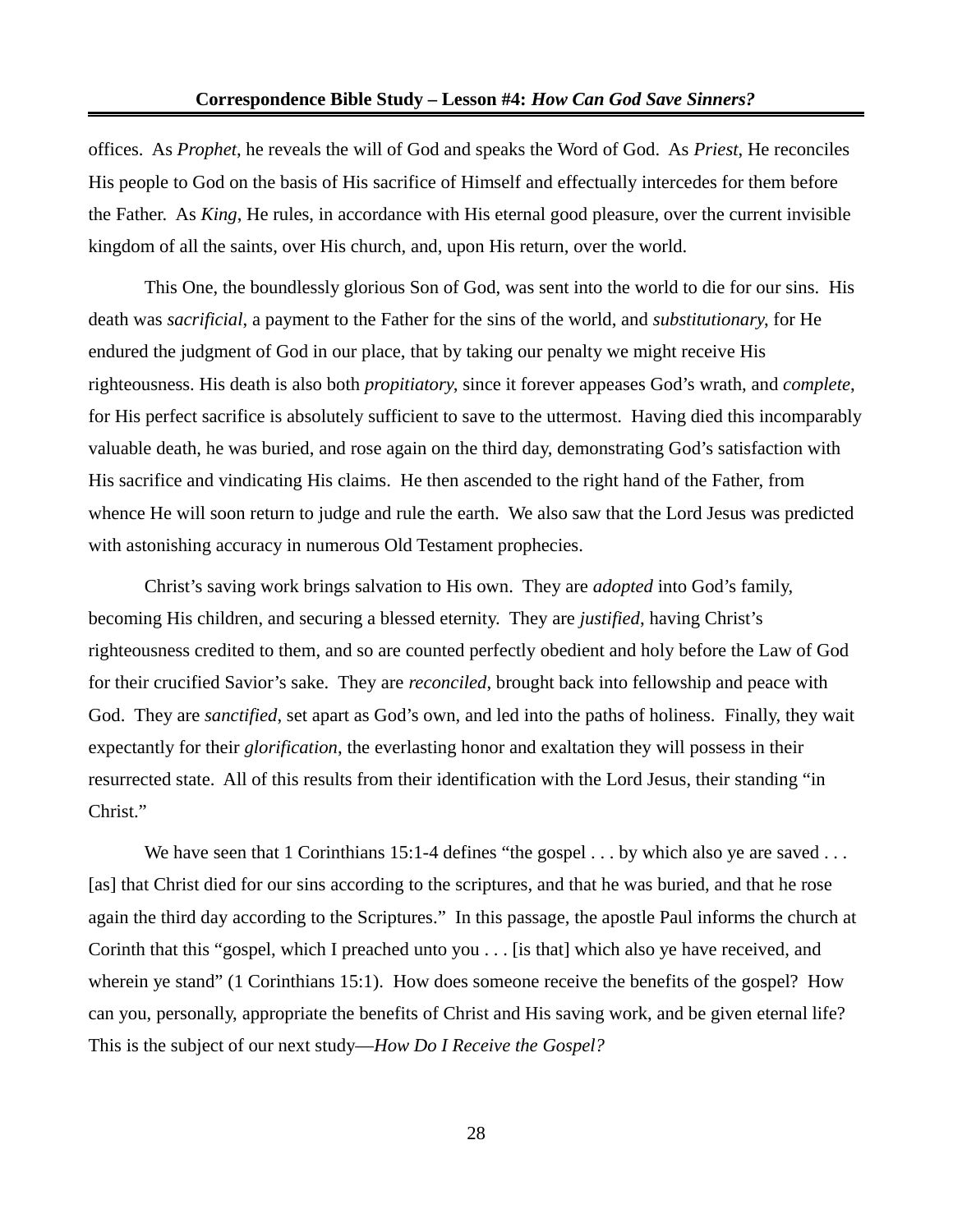| <b>Review Quiz For Bible Study #4</b> |  |  |  |
|---------------------------------------|--|--|--|
|                                       |  |  |  |

| 1.) The gospel is the good news that salvation is obtained through the death, |             | <b>FALSE</b> |
|-------------------------------------------------------------------------------|-------------|--------------|
| burial, and resurrection of Jesus Christ.                                     | <b>TRUE</b> |              |
| 2.) Jesus Christ is the Savior, and His death takes care of most sins, but we | <b>TRUE</b> | <b>FALSE</b> |
| must live holy lives to pay for the rest of our sins.                         |             |              |
| 3.) After the Son of God came into the world, He and His apostles preached a  |             |              |
| new and different gospel that nobody had ever heard before, and which the     | <b>TRUE</b> | <b>FALSE</b> |
| Old Testament said nothing about.                                             |             |              |
| 4.) Justification takes place gradually as we live more and more holy lives   |             |              |
| and become righteous people. Our own righteousness will enable us to stand    | <b>TRUE</b> | <b>FALSE</b> |
| before God.                                                                   |             |              |
| 5.) Certain sins, like murder, are so bad that nothing, not even the blood of | <b>TRUE</b> | <b>FALSE</b> |
| Jesus, will wash them away.                                                   |             |              |
| 6.) The work of Christ on the cross is substitutionary, since the Lord Jesus  |             |              |
| suffered and died for our sins so we would not need to suffer and die for     | <b>TRUE</b> | <b>FALSE</b> |
| them. He died this substitutionary death so that we might have His            |             |              |
| righteousness credited to us, and stand before God on that basis.             |             |              |
| 7.) We are controlled by Satan before we are redeemed, so Jesus Christ's      | <b>TRUE</b> | <b>FALSE</b> |
| sacrifice was a price paid to Satan to free us from his control.              |             |              |
| 8.) If we are "in Christ," we will have all the benefits of union with Him,   |             |              |
| including the forgiveness of sin and eternal salvation, but if we are not in  | <b>TRUE</b> | <b>FALSE</b> |
| Christ, damnation is certain.                                                 |             |              |

## **Request for Study #5**

\_\_\_ I have returned the fourth Bible study to you with the answer blanks filled in and answered the review quiz questions. Please send me the next Bible study, *How Do I Receive the Gospel?*

\_\_\_ I would like to understand more about Christ's work to save us. Please send me a free copy of the Christian classic *The Blood of Jesus,* by William Reid.